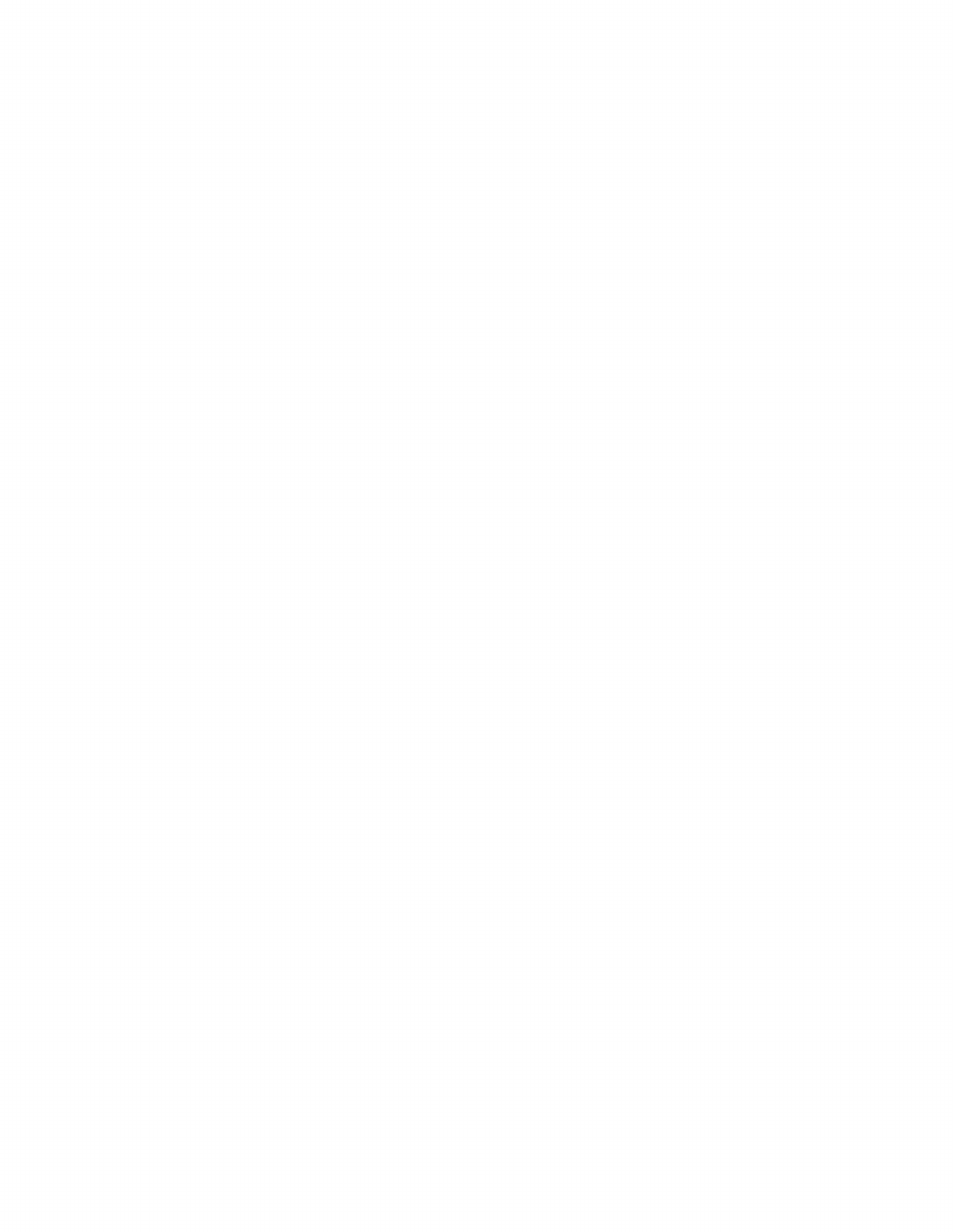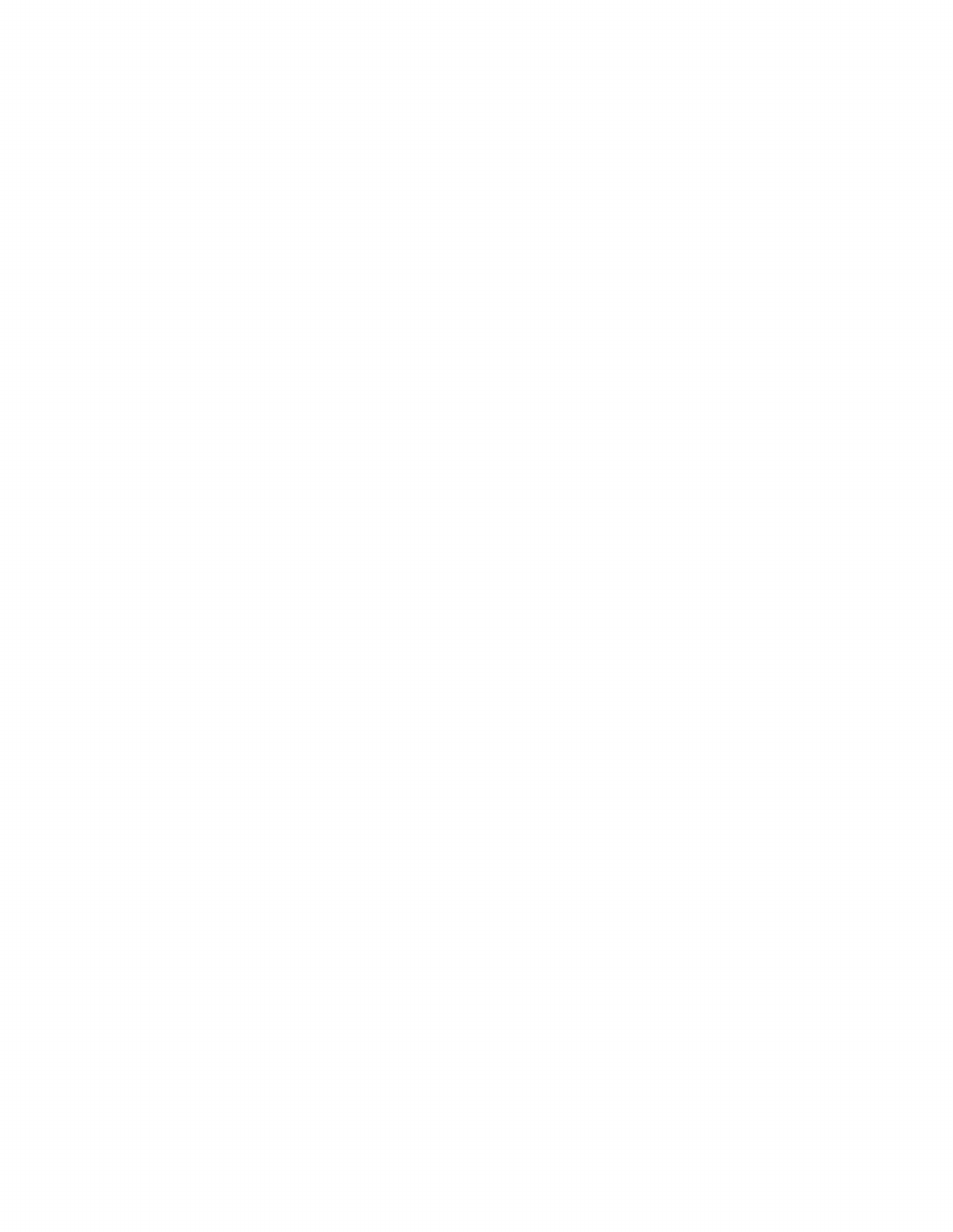### HUDSON HIGHLANDS SCENIC AREA OF STATEWIDE SIGNIFICANCE

## I. LOCATION

The Hudson Highlands Scenic Area of Statewide Significance (SASS) encompasses a twenty mile stretch of the Hudson River and its shorelands and varies in width from approximately 1 to 6 miles. The SASS includes the Hudson River and its east and west shorelands. It extends from its northern boundary, which runs from the northern tip of Scofield Ridge, Denning Point and the base of Storm King Mountain to its southern boundary at Roa Hook and the southern limits of the Bear Mountain State Park. At the SASS's northern and southern extremes, the SASS extends across the Hudson River to the mean high tide line on the opposite shoreline.

The Hudson Highlands SASS is located within the City of Newburgh, the Town of New Windsor, the Town of Cornwall, the Town of Highlands, the Village of Cornwall-on-the-Hudson and the Village of Highland Falls, Orange County; the Town of Stony Point, Rockland County; the City of Peekskill, the Town of Cortlandt and the Village of Buchanan, Westchester County; the Town of Philipstown, the Village of Nelsonville and the Village of Cold Spring, Putnam County; and the Town of Fishkill and the City of Beacon, Dutchess County.

The Hudson Highlands SASS is comprised of 28 subunits:

HH-l Cornwall Hillside Estates; HH-2 Storm King; HH-3 Contemporary West Point Military Academy; HH-4 West Point Military Academy; HH-5 Highlands; HH-6 Highland Falls; HH-7 Con Hook; HH-8 Fort Montgomery; HH-9 Brooks Lake; HH-IO Hessian Lake; HH-ll Bear Mountain State Park; HH-12 lona Island Marsh; HH-13 lona Island; HH-14 Jones Point; HH-15 Wallace Pond; HH-16 Anthony's Nose; HH-17 Manitou; HH-18 Manitou Marsh; HH-19 Garrison Landing; HH-20 Garrison Four Comers; HH-21 Fort Hill; HH-22 Nelson Comers; HH-23 Constitution Marsh; HH-24 Constitution Island; HH-25 Cold Spring; HH-26 Hudson Highlands State Park; HH-27 Dutchess Junction; HH-28 Pollepel Island.

Refer to the Hudson Highlands SASS Map for the SASS boundary.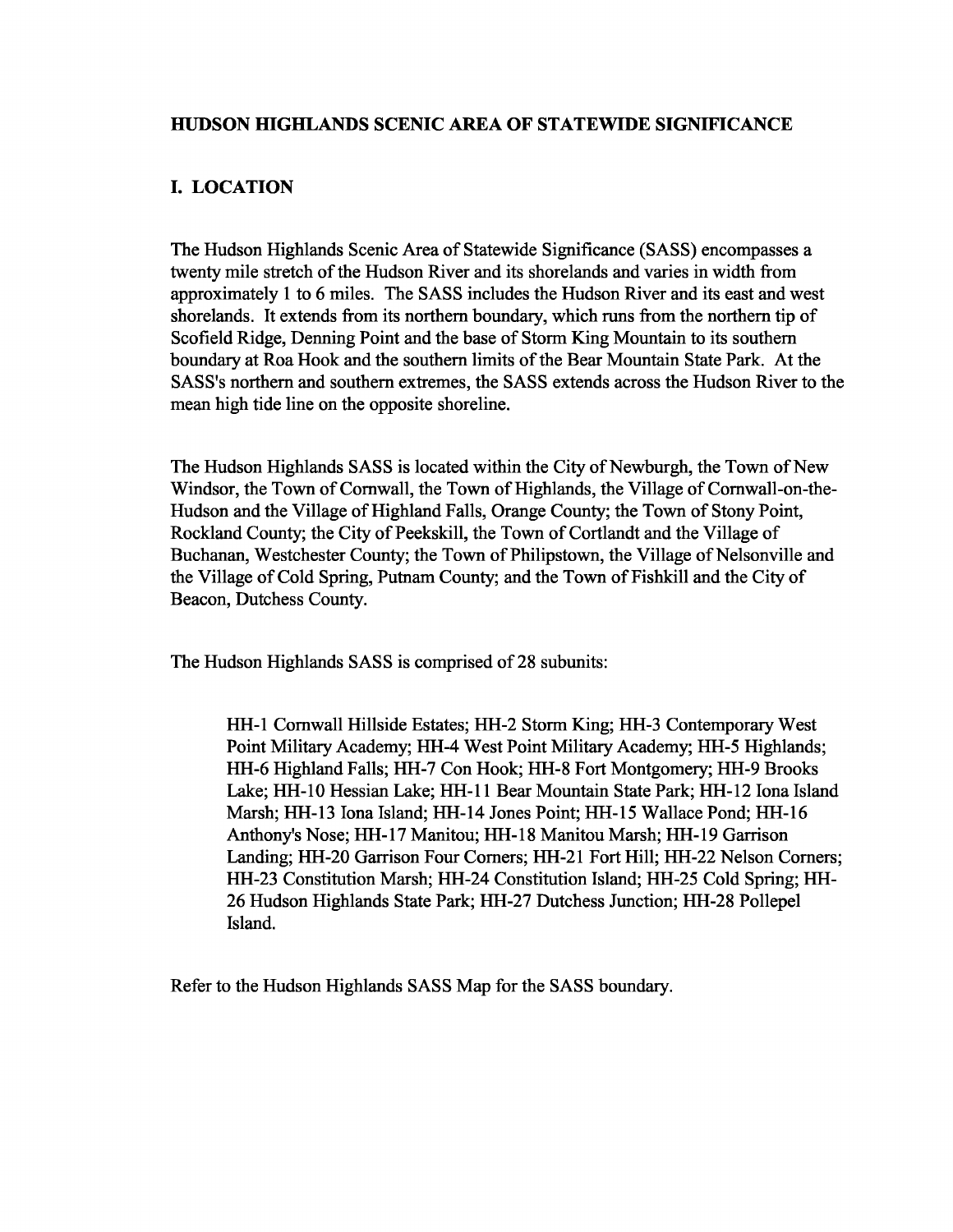### **II. DESCRIPTION**

The Hudson Highlands SASS is a highly scenic and valued region of the Hudson River Valley, rich in natural beauty, cultural and historical features.

The Hudson Highlands are part of the Reading Prong of the New England Upland, a division of the Appalachian Highlands. This is composed almost entirely of Precambrian igneous and metamorphic rocks and forms a low, rugged mountain range, underlain by some ofthe oldest rocks in the eastern United States, over one billion years old. The area exhibits a very complex geological record, with several cycles of crustal movement, metamorphism, igneous intrusion, folding and faulting, sedimentation and erosion.

The highest elevation and the most spectacular relief in the SASS occurs at the northern gateway to the Hudson Highlands. This comprises Storm King and Crows Nest to the west and Breakneck Ridge, the Beacons and Bull Hill to the east. The southern gateway is formed by the peaks of the Bear Mountain State Park to the west, including Dunderberg and Bear Mountain, and Manitou Mountain and Anthony's Nose to the east.

The Hudson River has carved a spectacular gorge through the Hudson Highlands. The river seems to have followed three distinct fault lines, exploited structurally weak zones and the general north-east trend of the rock formations and has been modified by glacial action to arrive at its current course, one that shows a high degree of integration into the geological structure of the area.

Between Storm King and Breakneck Ridge, where the high peaks drop straight to the water, the Hudson River corridor is a fjord, deepened by glacial action and filled by the rising sea as the ice melted. This landscape feature is unique in New York State and very rare in the eastern United States. Off Gees Point at West Point, the Hudson River is 202 feet deep. This part of the Hudson is known as World's End and is the deepest point on the river.

The present shoreline configuration includes steep cliffs, bluffs, and gently sloping banks. Several promontories jut into the Hudson, forming bends in the river which mirror the underlying topography. The original channel of the Hudson River, following a fault zone, was established east of Constitution Island and west of Iona Island. Later, glacial ice, unable to follow the sharp turns, carved new channels, leaving the two islands as topographic features in the river. There are a number of coves and tributaries where streams such as Indian Brook, Doodletown Brook, Popolopen Brook and the Fishkill Creek converge with the Hudson River. At these locations the shoreline features an estuary rich in wetlands, tidal mudflats and shallows.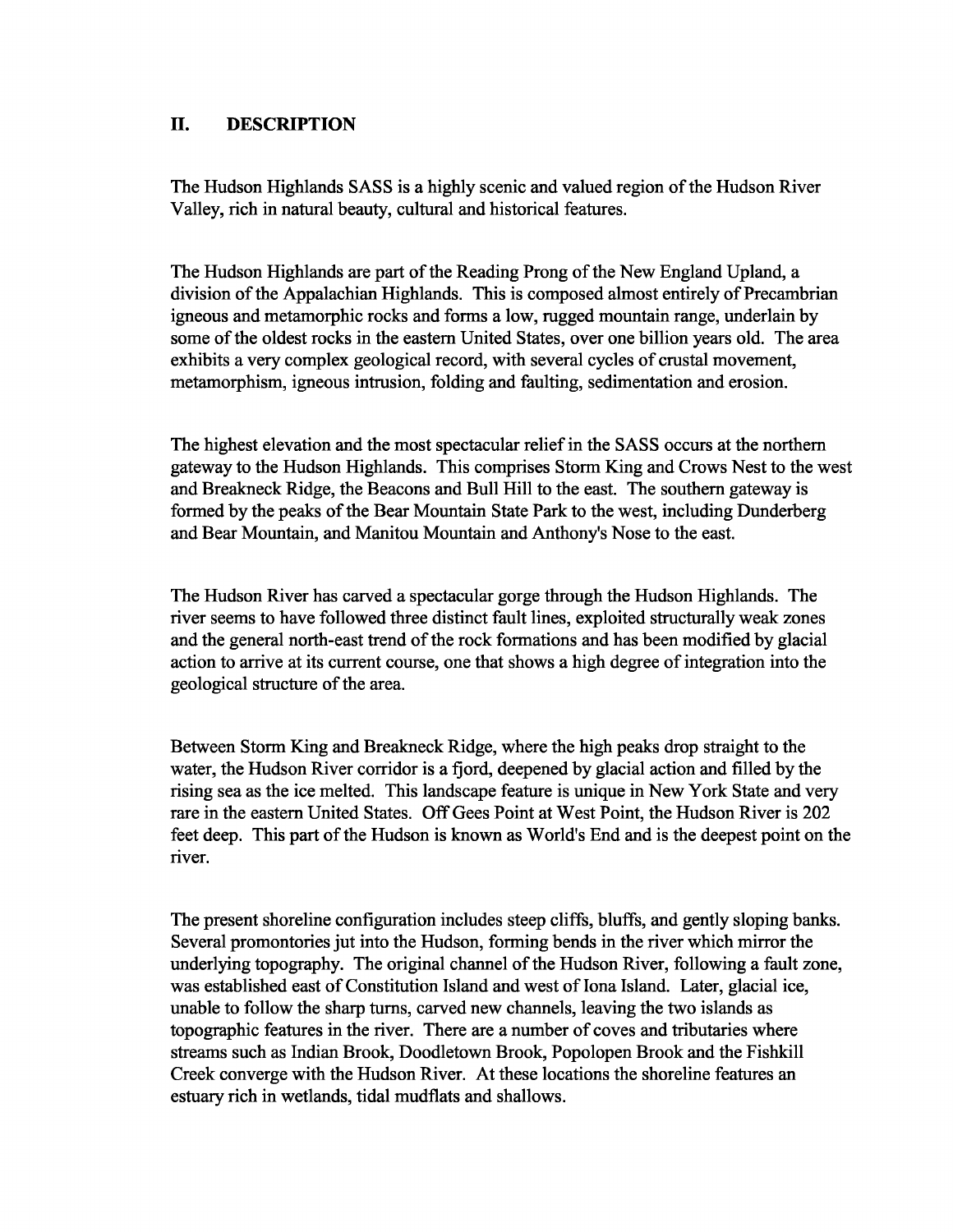Variations in bedrock composition exist between the east and west shorelands of the SASS, resulting in differential erosion, varying weathering patterns and discoloration of the rock surface. The roundness of many of the Highland summits is due to erosion. The flanks of the mountains are buried beneath sedimentary deposits, while the clefts and valleys have been filled with glacial till. The rolling upland valleys contain numerous wetlands, mountain streams, ponds and lakes, such as Wallace Pond, Lake Alice, the Melzingah and Beacon Reservoirs and Gordons Brook.

An extensive vegetative cover of mature woodlands of mixed deciduous and coniferous trees dominates all but the steepest of mountain slopes. On the lower slopes and lowland plateaus the dense woodland coverage gives way to a combination of mixed woodlands and clearings comprised of farmsteads, open pasture and meadows and landscaped estates with formal gardens and sweeping lawns. Small hamlets and villages are situated in the lowland valleys and plateaus, nestling into the woodlands and featuring mature street landscaping. The shoreline vegetation includes wooded banks, bluffs and cliffs and the wetland vegetation of Constitution Marsh, Manitou Marsh and Iona Marsh.

The settlement and transportation patterns of the Highlands are heavily influenced by the area's topography, respecting the natural features in their layout and location. Settlements are limited to the lowland plateaus and lower hillsides and appear tightly clustered within the landscape. Large historic estates are located throughout the SASS, taking advantage of the spectacular views from the hillsides above the hamlets. More recent residential and commercial development shows less respect for the topography of the area. Subdivision of farmsteads and estates and commercial strip development along major highways has resulted in a dispersal of the settlement pattern, leading to an increasing suburbanization of the Hudson Highlands.

Railroads hug the shoreline of the Hudson River and roads follow the hillside contours and inland valleys. There are two military sites within the SASS, the undeveloped parts of the Camp Smith Military Reservation and the United States Military Academy at West Point, both with extensive areas of open space. The present-day land use pattern of the Hudson Highlands is dominated by State parkland, preserving much of the open space of the SASS for its aesthetic, recreational and natural resource values. This has resulted in a land use pattern of formal and informal recreational facilities, nature reserves and "wilderness".

The Hudson Highlands have long been significant in the culture and history of both the State of New York and the United States. The area came to prominence when Henry Hudson explored the region in 1609, and the ship's log describes the spectacular landscape. Since that time the area has been perceived as a unique environment with outstanding scenic, cultural and historic resources. The present day landscape of the Hudson Highlands SASS owes a great deal to its cultural and historical development since the 17th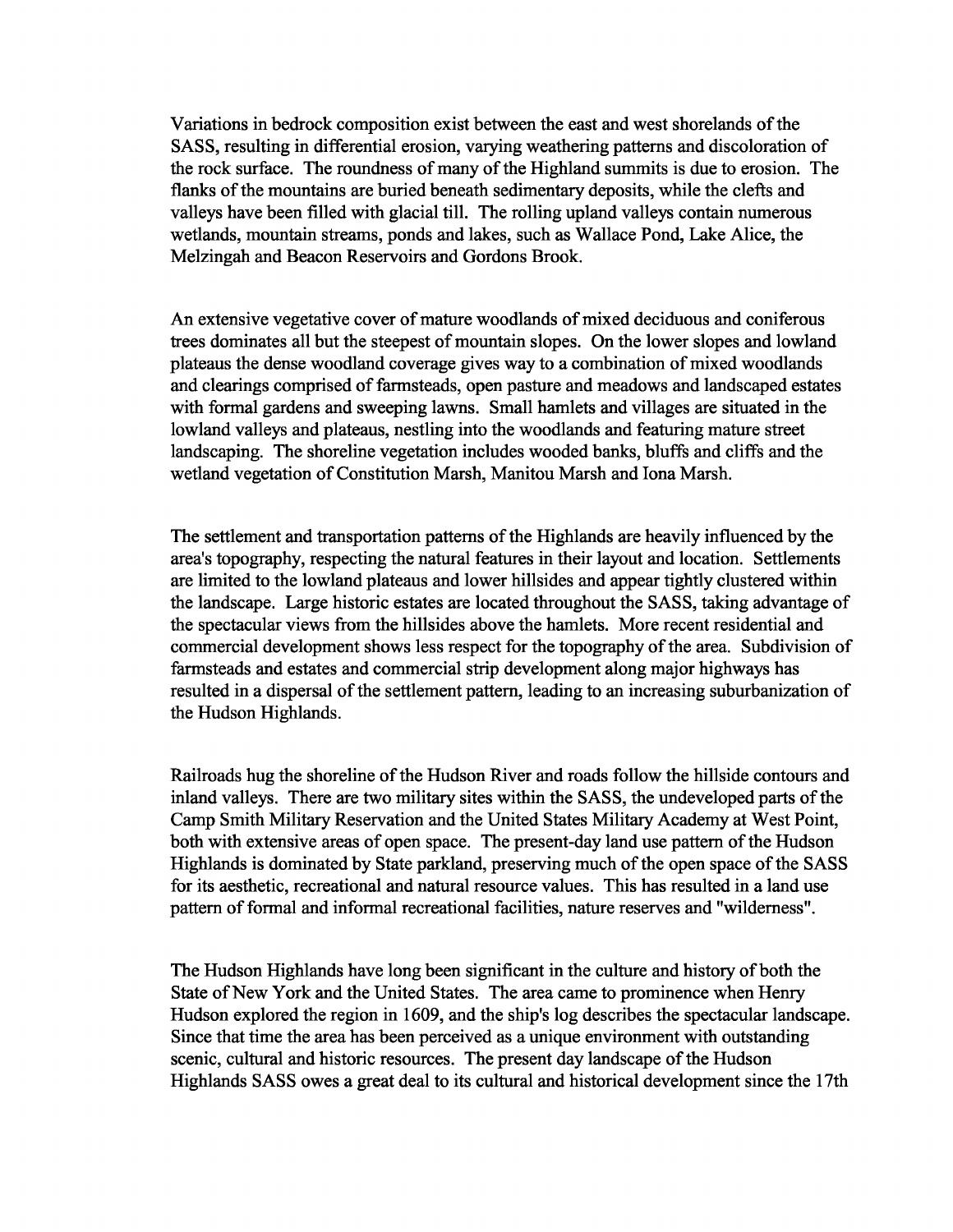century. This is particularly evident in the land use and settlement pattern and in the development of the State park system in the area.

Early settlement and economic development of the Hudson Valley during the pre-Revolutionary War period bypassed the rugged mountainous landscape of the Hudson Highlands for the more attractive and easily developable fertile land located to the north and west. During this period the development of settlements in the Highlands was affected by the political and administrative system of Dutch and English colonial government, the series of manorial grants and patents, difficulties in transportation and the rugged, forested topography and narrow marsh-bounded shoreline. These factors combined to hold in check the spread of small settlements and occupation of land by all but a few lords of the manor and hardy yeoman farmers.

By the time of the Revolutionary War there were some family farms in the uplands and small settlements based around sawmill operations at Highland Falls and Cornwall. Development of military facilities led to a clearing of the woodlands. The decision to fortify the Hudson Highlands, taken in 1775, resulted in the eventual construction of forts on Constitution Island, at Fort Montgomery and Fort Clinton on either side of the Popolopen Creek and at Fort Putnam above West Point; numerous roundouts; chains and chevaux-de-frises across the Hudson River; and improved transportation and communication facilities.

The strategic value of the Hudson Highlands was the main reason for the development of the military facilities and its key role as a theater of battle during the Revolutionary War. The landscape offered natural opportunities for protection of the increasingly important commercial use of the Hudson River as a transportation corridor to the interior of the north- eastern United States. Two major campaigns for control of the Hudson River were centered on the Hudson Highlands during the war.

The American Revolution and the immediate succeeding years provided a stimulus to settlement and trade in the Highlands. Gradually a pattern of rural activity was established, based around the expansion of the United States Military Academy at West Point, quarrying, shipbuilding and iron manufacturing. The lowlands alongside the Hudson proved viable for farming, and clearing of the landscape continued. Growth concentrated on the lower plains, associated with road connections and ferry crossings, while the uplands remained free of settlement. Cold Spring grew around the West Point Foundry into a thriving industrial village.

By the mid-19th century transportation improvements opened up more of the Hudson Valley through steamboat, railroad and improved turnpikes. With increased accessibility the Highlands became attractive to the wealthy, and opulent estates and large hotels and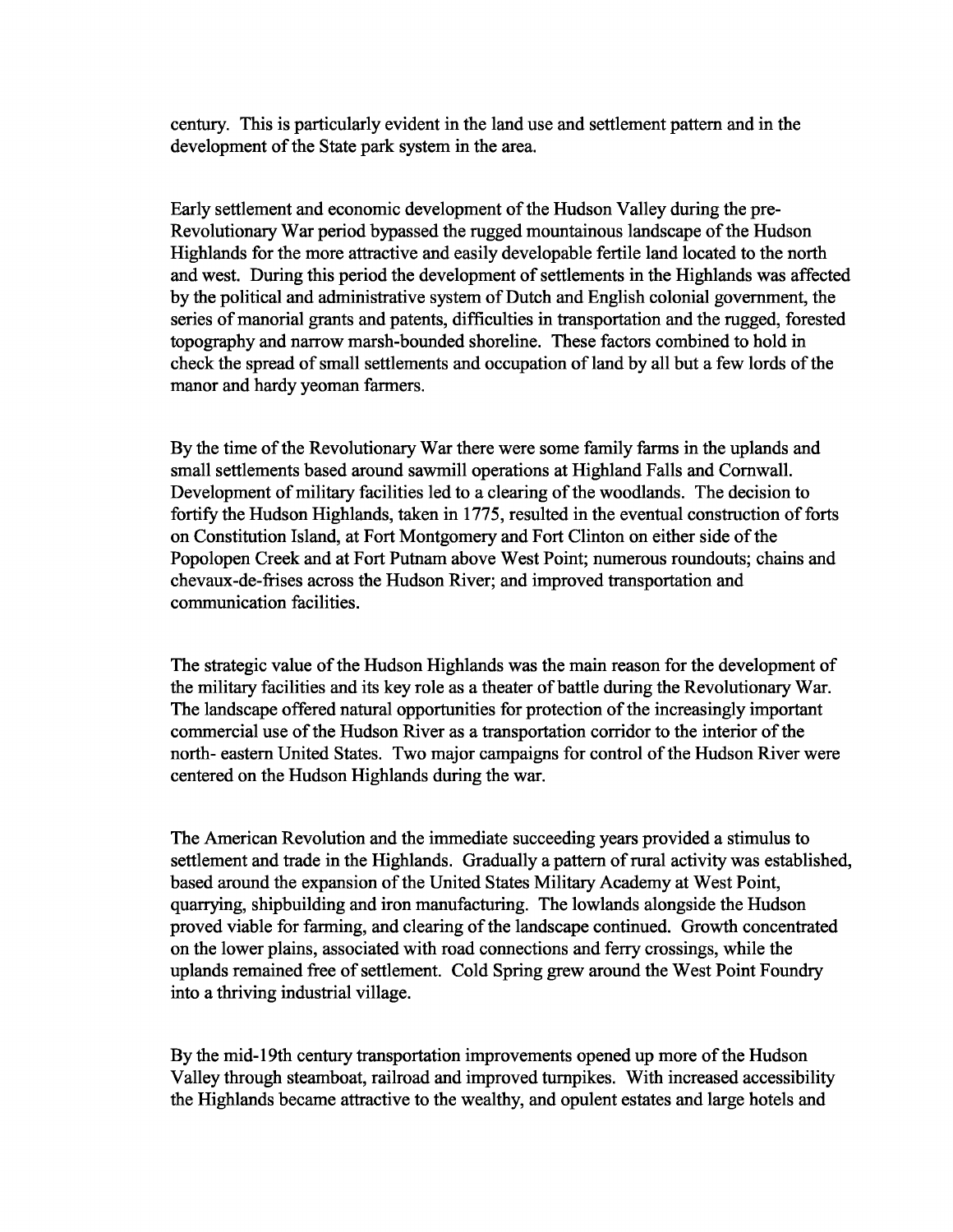resorts were developed on the hillsides overlooking the Hudson River. Agriculturalland became more a part of a designed landscape than a working landscape as "gentlemen farmers" moved in, while the pastoral landscape provided a backdrop for recreation to both the rich and the urban masses. Recreational facilities varied from picnic grounds, public beaches and pleasure grounds for day-trippers to hotels and resorts for the wealthy. These trends capitalized on the taste for picturesque environments which ran through the 19th century.

As development pressure intensified at the turn of the 20th century, a preservation movement became established in the lower Hudson Valley. Starting with the concern over the impacts of quarrying on the Palisades, this movement culminated with the establishment of the Palisades Interstate Park Commission (PIPC) in 1900 and the designation and acquisition of much of the western shore of the lower Hudson for recreation.

In 1909 the Highlands west of the Hudson were brought into the jurisdiction of the PIPC. Their inclusion came about as a result of a move by the New York State Prison Authority to develop facilities near Bear Mountain and the accompanying public outcry at the inappropriateness of such a use in a scenic area with great recreational potential. At this time the State received a gift of 10,000 acres of land from the Harrimans, who owned the southwestern part of the Hudson Highlands, with the condition that the prison proposal be abandoned and that the area between the Harriman property and the Hudson River be secured for park land. In 1910 the prison proposal was abandoned, and over the next decades further acquisition by the State filled in the gaps of the Harriman and Bear Mountain State Parks and moved northward to Storm King.

Further action by conservation groups, again opposed to the impact of quarrying, led to the protection of the eastern Highlands through the creation of the Hudson Highlands State Park. More recently the Hudson Highlands became a landmark of the environmental movement of the late 1960's when Storm King became the proposed site for a pump storage electric generation station. This was defeated after a long battle because of potential impacts on the scenic and ecological values of the area, resulting in the proposed 500 acre site being donated for park use as the Storm King State Park.

As the 20th century progressed, many of the farms, resorts and estates have succumbed to development pressure and have been abandoned to natural regeneration, replaced with institutional use or developed through subdivision. Much of the development pressure has been related to the proximity of the area to New York City, direct rail access and to the major improvements in road accessibility with the opening of the Bear Mountain Bridge, the Storm King Highway, the Bear Mountain-Beacon Highway, the Bear Mountain Bridge Road and the Palisades Interstate Parkway. These roads also increased the accessibility of the area for recreation visitors.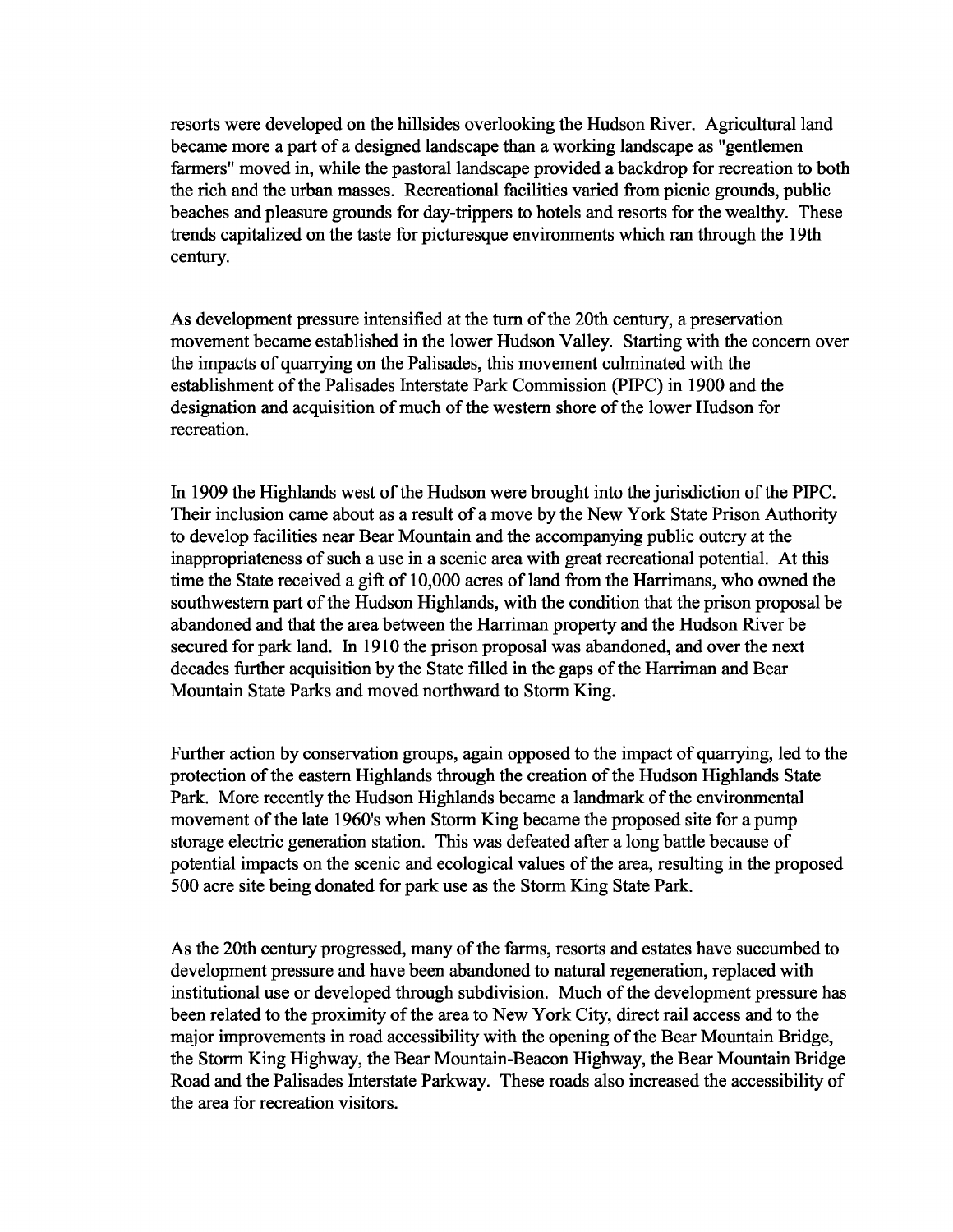The physical character and cultural and historical development of the Hudson Highlands has resulted in the current settlement and land use patterns, and led to the present day landscape and architectural character. This includes historic settlements on the low coastal plain, dispersed estates and new development on the hillsides above the coastal plain, and a patchwork of public and private open spaces including agricultural land, forest and woodland, and formal and informal recreation areas at the Hudson Highlands, Bear Mountain, and Storm King State Parks. The New York State Military Reservation, known as Camp Smith, occupies most of the SASS located in Westchester County, generally preserving the wooded landscape character.

In the eastern Highlands the Town of Philipstown contains numerous historic estates, farmsteads, the hamlet of Garrison and the well-preserved historic waterfront of the Village of Cold Spring. On the western side two historic communities, Highland Falls and Fort Montgomery, have generally maintained their historic pattern of tightly clustered structures surrounded by dramatic wooded hillsides. The SASS also includes numerous historic structures including Castle Rock, Eagle's Rest, Dick's Castle, and Boscobel. The Bear Mountain Bridge, Popolopen Bridge, Palisades Parkway, and Storm King Highway are all examples of engineering design which complement the natural formation of the landscape.

At the United States Military Academy at West Point, the landform creates a natural strategic fortress for controlling passage and protecting commercial traffic on the Hudson River, a major water transportation corridor. The granite structures of the military academy appear to grow directly from and reflect the character of the rocky cliffs. The restored remains of the historic Fort Putnam overlook West Point.

The Hudson Highlands SASS is a landscape rich in symbolic value and meaning, resulting from historic events, folklore, art and literature, and influencing public perception of the area. The area was at the center of the romantic movement that began before the Civil War and became a pervasive movement that affected all aspects of art and society in the region, including architecture, literature, painting, recreation and tourism. This has led to a continuum of environmental and scenic appreciation concerned with the Hudson Highlands that runs through the last two centuries.

The history and nostalgia associated with the Revolutionary War and the role of the Hudson Highlands as a central theater of battle has given the area prominence, with many writers documenting the events of the war. Early writers described the development and landscape of the area through historical and geological association, with an overriding romantic and picturesque feel for the scenery of the Highlands. This often created an historical-romantic landscape, drawing on the folklore of the lower Hudson Valley and exaggerating the aesthetic drama of the natural landscape. This romanticism can be seen in the design of many of the remaining historic structures and the formal landscapes of the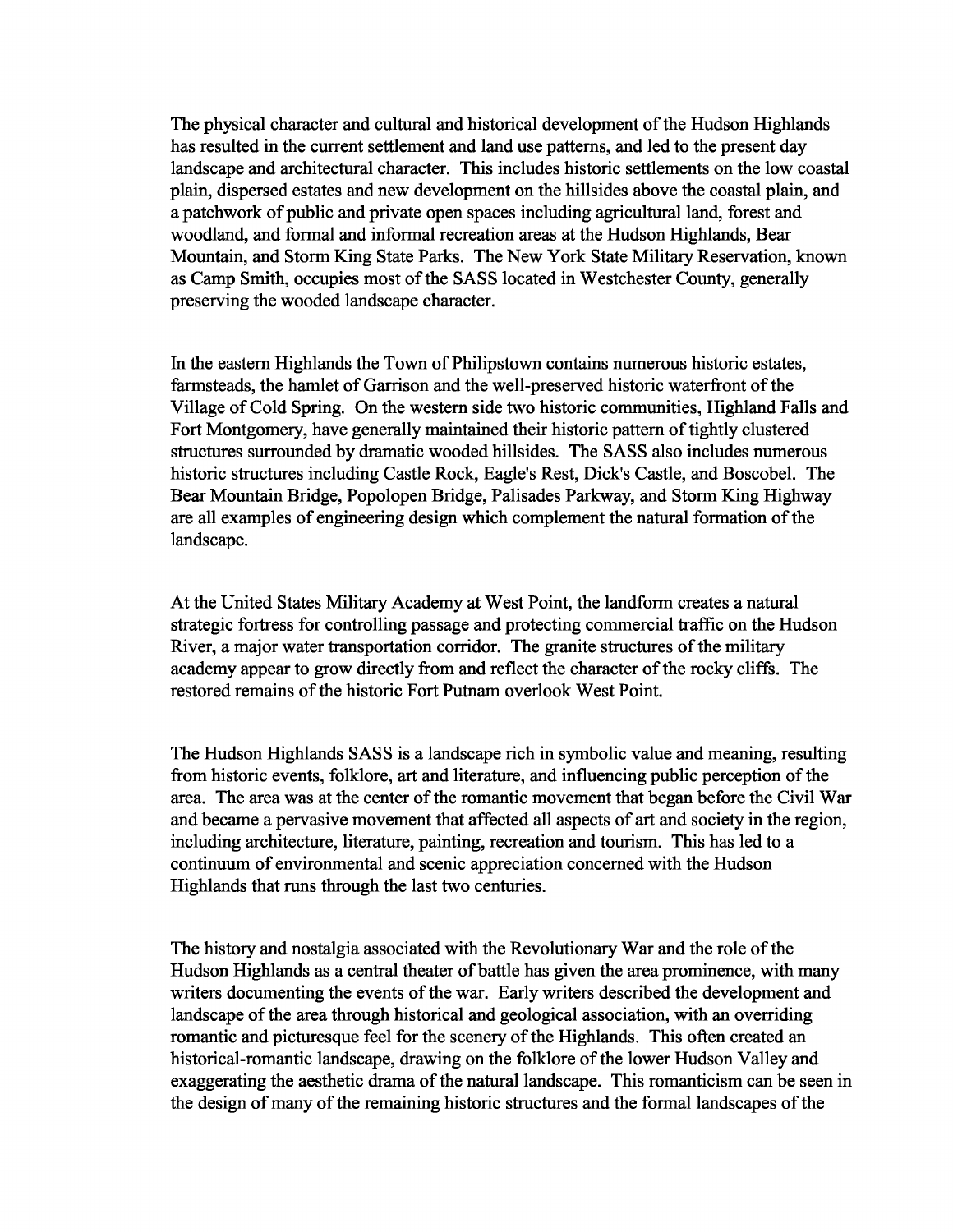estates that dot the slopes of the eastern Highlands, taking advantage of views of the dramatic and wild western shore.

The ultimate expression ofthis romanticism over the Hudson Highlands came through the Hudson River School of landscape painters and the Knickerbocker writers. The area was interpreted for the nation with a sense of wildness balanced with a more subdued pastoral feel by the likes of artists Thomas Cole, Frederic Church, Asher B. Durand and David Johnson and writers Washington Irving, James Fenimore Cooper and N.P. Willis. Storm King Mountain was a favorite subject. The work of these painters and writers instilled a sense of pride and an understanding of the value of landscape aesthetics associated with the features of the entire Hudson Valley, including the Highlands. This appreciation for the scenic value of the Hudson Highlands continues to this day and can be seen in the continued presence of a conservation and recreation ethic in the Hudson Valley.

### **III. AESTHETIC SIGNIFICANCE**

The Hudson Highlands SASS is of statewide aesthetic significance by virtue of the combined aesthetic values of landscape character, uniqueness, public accessibility and public recognition.

There exists in the SASS unusual variety as well as unity of major components and striking contrasts between scenic elements. The SASS is generally free of discordant features. The scenic quality of the Hudson Highlands SASS is significant based on the existence of the following physical and cultural characteristics.

### **A. Landscape Character**

### **1. Variety**

The Hudson Highlands SASS exhibits an unusual variety of major components. The main variety lies in the topography. The SASS is dominated by a low, rugged mountain range, split by the narrow and deep fjord-like passage of the Hudson River. Within the mountain range are numerous individual peaks of various heights, separated by rolling, upland valleys which feature mountain lakes, ponds, wetlands and streams. The shoreline configuration in the Highlands varies from steep cliffs and bluffs that plunge from peak to shore to gently sloping banks and low, narrow coastal plains. Coves, creeks, wetlands, tidal flats and shallows found where tributaries converge on the Hudson further shape the shoreline.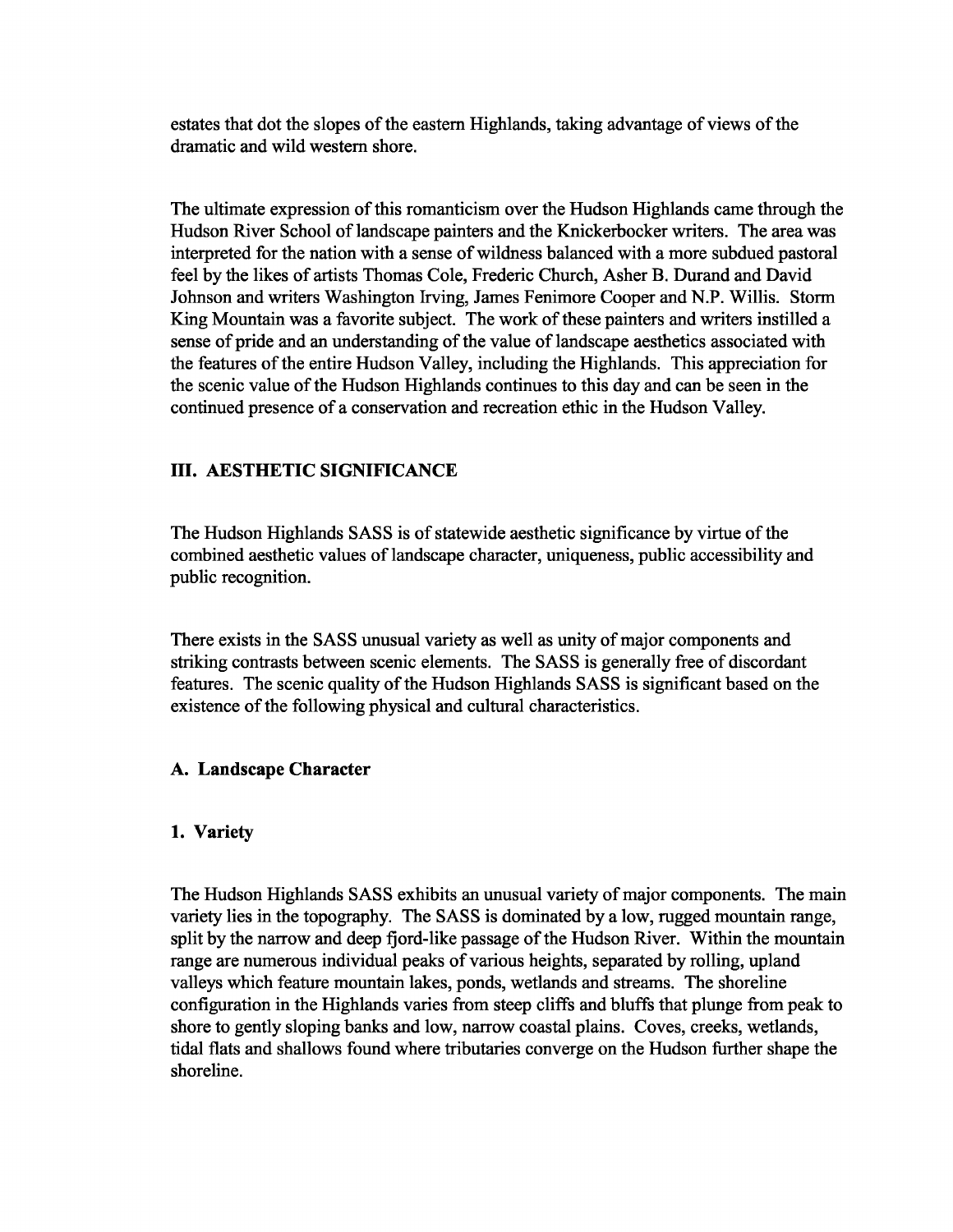Variety also exists in vegetation coverage. Dense and mature mixed woodlands on the uplands give way to a combination of mixed woodlands, farmsteads, pastures and meadows and landscaped estates on the lower slopes and lowlands. A rich and varied wetland vegetation is found along the shoreline of the Hudson River and its coves and creeks.

The land use pattern varies considerably within the SASS. There are a number of compact historic settlements located on the lowland coastal plains, surrounded by a mix of woodlands, farmsteads, landscaped estates and more recent development on the lower slopes. A mixture of private estates, recreation facilities and State and federal military reservations are scattered through the wooded uplands. The architectural style of the many historic estates and buildings varies considerably throughout the scenic area. This reflects the tastes of individual landowners, the long history of development in the region and the longstanding picturesque movement in the Hudson Highlands.

### **2. Unity**

The Hudson Highlands SASS is unified by its topography. While internally the individual landform components vary, the SASS is a coherent geological feature, part of the Reading Prong of the New England Upland, a division of the Appalachian Highlands. This upland landform creates a distinctive low mountain range running northeast-southwest across the coastal area of the Hudson River. The vegetation, dominated by mature, mixed woodland, unifies the various landforms from the mountain peaks, through the lower slopes and lowland plains to the shoreline. The presence of the Hudson River is a unifying theme, shaping the physical topography, influencing cultural patterns and constituting a common scenic element central to the Hudson Highlands.

### **3. Contrast**

There are many striking contrasts among the basic scenic elements in the Hudson Highlands SASS. The contrasts in topography and landform consists mainly of contrast in line and form. The rolling peaks contrast with the steep rugged rock faces of the bluffs and cliffs. The shoreline configuration of these bluffs and cliffs contrasts with the gentle banks and lowland plains and with the creeks and coves. The Hudson River varies in width and depth, and its currents create varying patterns, contrasting with the surrounding uplands.

There are many textural and color contrasts within the SASS, mostly associated with vegetation and geology. The dense wooded areas contrast with the open meadows and the formal landscape estates which in turn contrast with the wetland vegetation of the coves and creeks. This provides contrasting textures in the landscape composition and rich color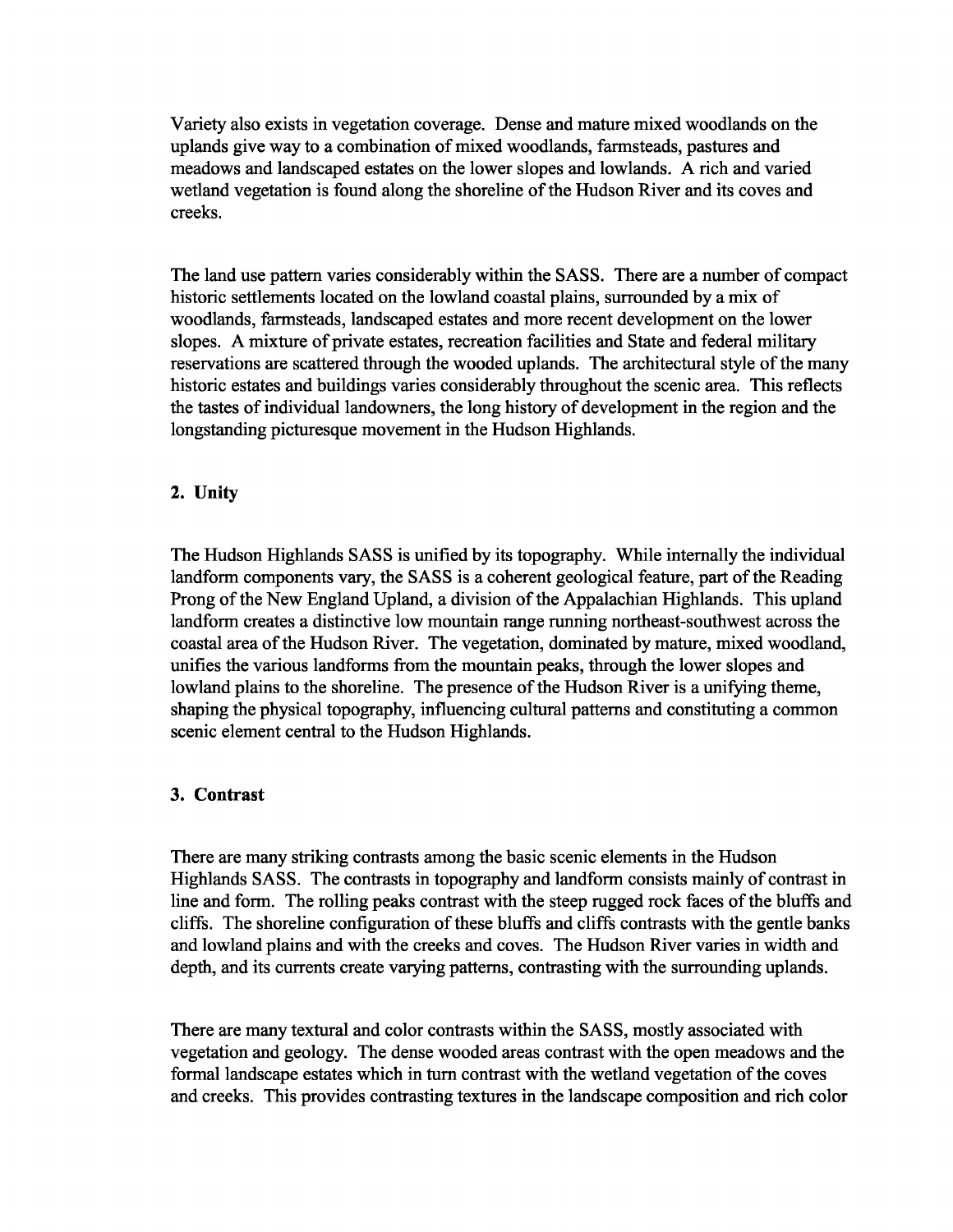contrasts both between vegetation types and, over time, color changes within the seasons. The rock composition varies within the SASS, resulting in many contrasts in surface features, textures and colors, as the natural form is impacted by geomorphological processes such as metamorphism, erosion and weathering and deposition. The contrast between the colors and texture of the water surface of the Hudson River and the surrounding vegetation and rock composition creates many and varied effects.

Certain contrasts of a more ephemeral nature are to be found in the SASS. The dramatic effects of varying weather conditions enhance the aesthetic character of the landscape composition as storms, cloud formations, snow, mists, fog and the varying level and direction of sunlight all provide contrasts in line, shape, texture and color, enhancing the contrasts to be found in the area. The speed and pattern of flow of the Hudson contrast with the creeks and coves and vary with the seasons and weather conditions, providing contrasts in texture and color.

### **4. Freedom from Discordant Features**

The Hudson Highlands SASS is generally well-preserved and free of discordant features. The settlement and transportation patterns are heavily influenced by and respect the topography of the Highlands. The settlements are limited to the lowland plateaus and lower hillsides and are tightly clustered within the landscape. More recent residential and commercial development has taken place through subdivision of farmsteads and estates and along major highways with less respect for the topography of the area, resulting in a dispersal of the settlement pattern and leading to an increasing suburbanization of the Highlands. Railroads hug the shoreline, and roads follow the contours of the Highlands. The Bear Mountain Bridge, Popolopen Bridge, Palisades Parkway, and Storm King Highway are examples of engineering design which complement the natural formation of the landscape, adding to the value of the landscape rather than being discordant features. The physical and cultural components of the SASS are generally well maintained.

### **B. Uniqueness**

The Hudson Highlands SASS is unique in New York State. The Hudson Highlands are composed of some of the oldest rocks in New York State, dating from the Pre-Cambrian era. Between Storm King and Breakneck Ridge, where the high peaks drop straight to the water, the Hudson River corridor is a fjord, deepened by glacial action and filled by the sea as the ice melted. This low, rugged mountain range split by the Hudson River corridor is a landscape feature not found anywhere else in New York's coastal area and is very rare in the eastern United States. The significant strategic role of the area during the American Revolution gives the Hudson Highlands a unique place in the nation's history.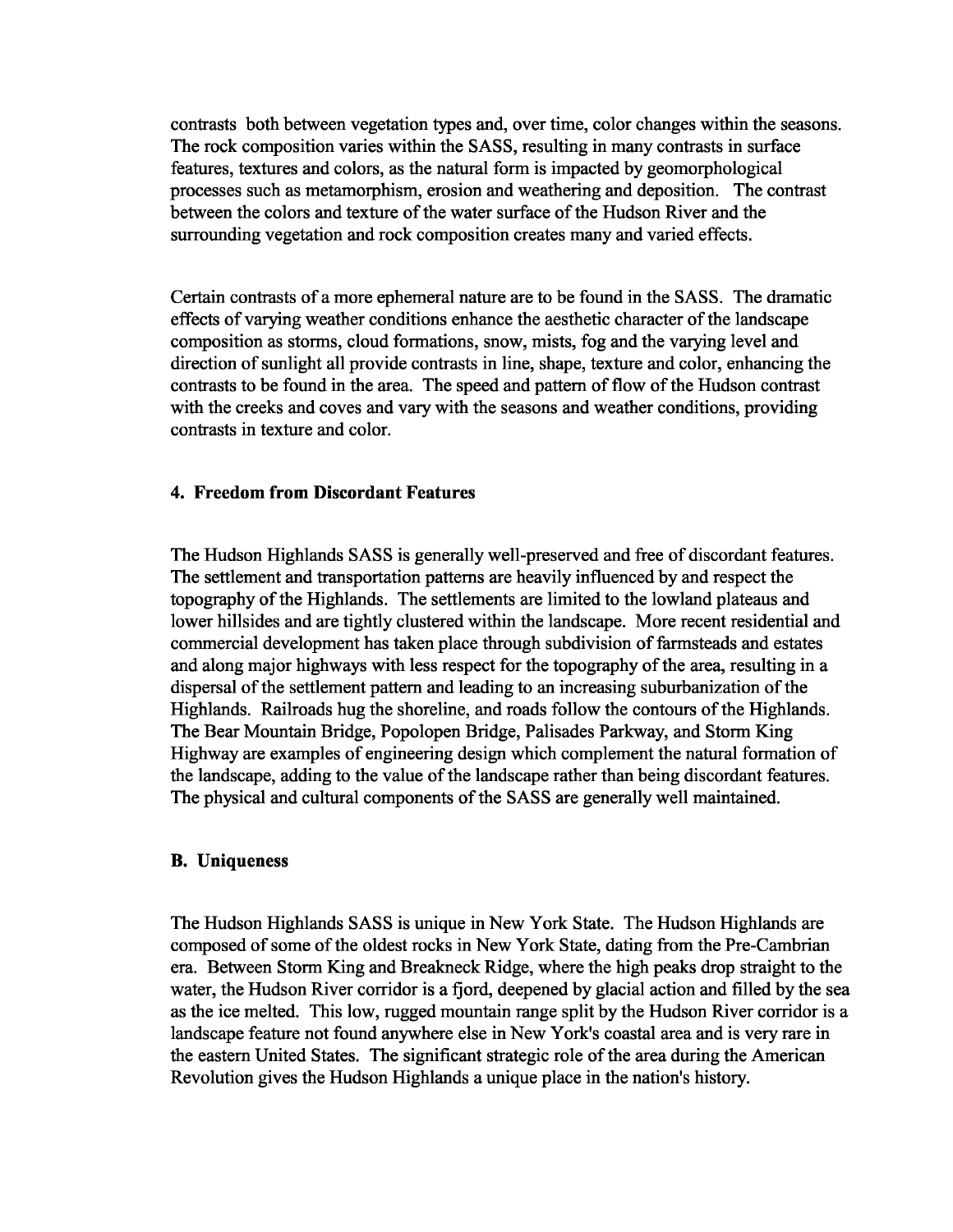### **c. Public Accessibility**

The Hudson Highlands SASS has a high degree of public access. Much of the riverside land on the western banks of the Hudson River is in public ownership and provides physical and visual access to the Hudson River, its shoreline and the inland mountain peaks. Public access areas include Storm King State Park, Harriman State Park and Bear Mountain State Park. Public access is available in limited areas of the United States Military Academy at West Point. Similarly there is a considerable amount of public access on the eastern shore in the Hudson Highlands State Park. This park is a combination of many separate parcels and includes riverfront land and dramatic and undeveloped mountain peaks reaching elevations of 1500 feet.

Three recent purchases in the Hudson Highlands SASS by two regional not-for-profit organizations concerned with open space preservation and the promotion of public access may increase public access in the near future. Scenic Hudson and the Open Space Institute combined to purchase Mystery Point, located in the viewshed of the Bear Mountain Bridge, while the Open Space Institute has purchased land at North Redout and Arden Point in Garrison. Part of the latter site has been acquired from the Open Space Institute by the State of New York and will be added to the Hudson Highlands State Park and opened for passive public recreation.

The land ownership pattern outside the public land is that of low density residential development. This results in few opportunities for public access. In these areas public access is limited to local roads and to views from the Hudson River and the passenger trains that run along the east shore of the Hudson River. Views within the Hudson Highlands SASS are extensive and significant. The many peaks and hillsides offer long and broad views of the Hudson River and its surrounding rugged landscape. Cross-river views include many dramatic peaks, hamlets, mansions and estates and the impressive structures and ramparts of the United States Military Academy at West Point. Viewed from the Hudson River, the wooded shorelands and cliffs of the SASS rise abruptly from the Hudson River to the mountain peaks and ridges. Views are confined in the narrow corridor, only to open at the bends in the Hudson and in views out of the SASS at the north and south gateways of the Hudson Highlands.

The composition of the SASS is well balanced with several positive focal points including the Bear Mountain Bridge, the mansions and hamlets. The steep wooded peaks of the Highlands provide a striking setting for the numerous historic structures. NY Route 9D provides views of the river and the western shore from northern Westchester to southern Dutchess counties. Striking views are available from the railroad, the Hudson River, and many local roads. The variety of length of views, composition, backgrounds and significant focal points combine to enhance the scenic quality of the views available in the Hudson Highlands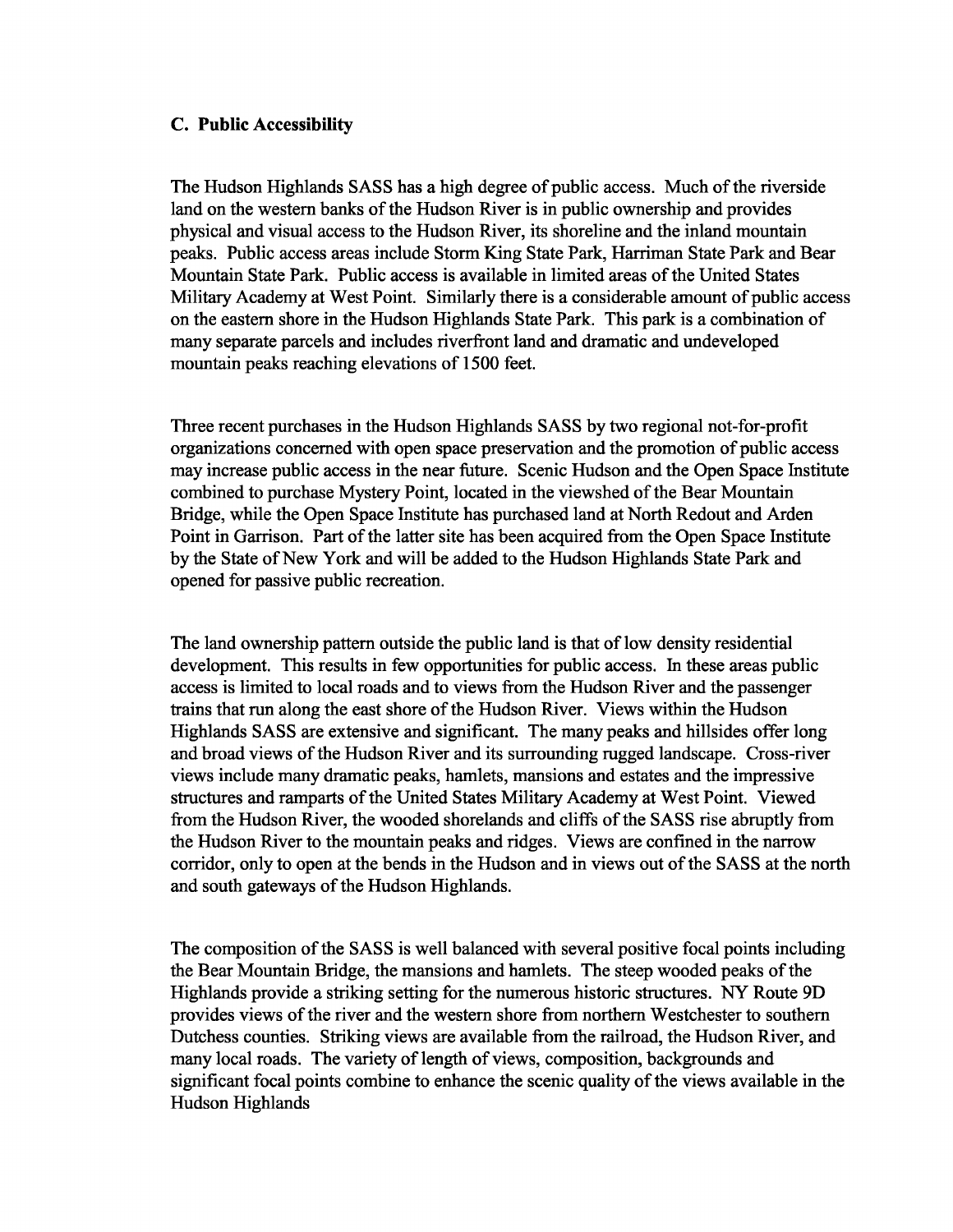### D. Public Recognition

The scenic and aesthetic quality of the Hudson Highlands has achieved a high degree of public recognition. Many writers and artists have focused on the area, culminating with the work of the Hudson River School of painters, whose work has brought national and international recognition to the area and its landscape components. The value of the area's scenic and recreational resources has been recognized through the development of the State Parks system and in the involvement of the environmental movement in major land use issues impacting on the Highlands for the purpose of protecting and preserving their scenic character. The successes of the environmental movement have had national significance.

Sections of the Old Storm King Highway, NY Route 9W, NY Route 202, the Bear Mountain Bridge, Bear Mountain Bridge Road, the Bear Mountain-Beacon Highway and local roads within the Bear Mountain State Park are all designated as Scenic Roads under Article 49 of the Environmental Conservation Law.

The historical and architectural significance ofthe Hudson Highlands is recognized by the large number of structures listed on the State and National Registers of Historic Places. The Hudson Highlands Multiple Resource Area, with boundaries similar to the Hudson Highlands SASS, includes 56 individual properties and three historic districts, at Cold Spring, Garrison Landing and the Bear Mountain State Park. In addition, there are three other listed properties in the Town ofPhilipstown -- Boscobel, Castle Rock and the deRham Farm. There are also two National Historic Landmarks in the SASS -- Fort Montgomery and the United States Military Academy at West Point.

The scenic and aesthetic quality of the SASS has received long-standing public recognition through the actions of the State and environmental not-for-profit organizations who have sought to protect individual parcels of land from development. This has resulted in the extensive areas of State parkland in the SASS.

### IV. IMPACT ASSESSMENT

Whether within or outside a designated SASS all proposed actions subject to review under federal and State coastal acts or a Local Waterfront Revitalization Program must be assessed to determine whether the action could affect a scenic resource and whether the action would be likely to impair the scenic beauty of the scenic resource.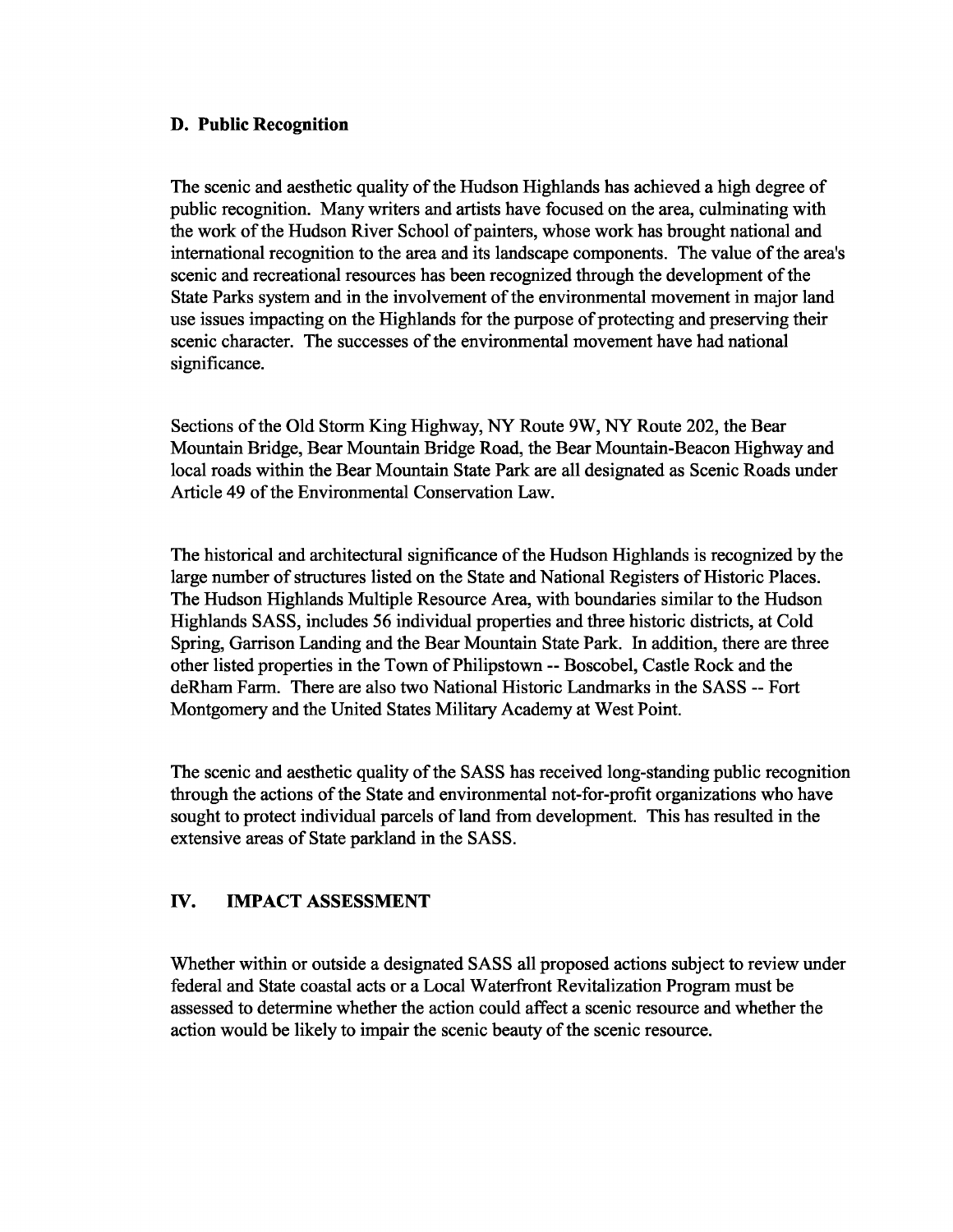Policy 24 provides that when considering a proposed action, agencies shall first determine whether the action could affect a scenic resource of statewide significance. The determination would involve:

- $(1)$  a review of the coastal area map to ascertain if it shows an identified scenic resource which could be affected by the proposed action, and
- $(2)$  a review of the types of activities proposed to determine if they would be likely to impair the scenic beauty of an identified resource.

Impairment includes:

- (i) the irreversible modification of geologic forms; the destruction or removal of vegetation; the modification, destruction, or removal of structures, whenever the geologic forms, vegetation or structures are significant to the scenic quality of an identified resource; and
- (ii) the addition of structures which because of siting or scale will reduce identified views or which because of scale, form, or materials will diminish the scenic quality of an identified resource.

Policy 24 sets forth certain siting and facility-related guidelines to be used to achieve the policy, recognizing that each development situation is unique and that the guidelines will have to be applied accordingly. The guidelines are set forth below, together with comments regarding their particular applicability to this Scenic Area of Statewide Significance. In applying these guidelines to agricultural land it must be recognized that the overall scenic quality of the landscape is reliant on an active and viable agricultural industry. This requires that farmers be allowed the flexibility to farm the land in an economically viable fashion, incorporating modem techniques, changes in farm operation and resultant changes in farm structures. Policy 24 guidelines include:

## SITING STRUCTURES AND OTHER DEVELOPMENT SUCH AS HIGHWAYS, POWER LINES, AND SIGNS, BACK FROM SHORELINES OR IN OTHER INCONSPICUOUS LOCATIONS TO MAINTAIN THE ATTRACTIVE QUALITY OF THE SHORELINE AND TO RETAIN VIEWS TO AND FROM THE SHORE;

**COMMENT:** For much of the length of the Hudson Highlands SASS, the Hudson River is bounded by steep, undeveloped wooded bluffs that figure prominently in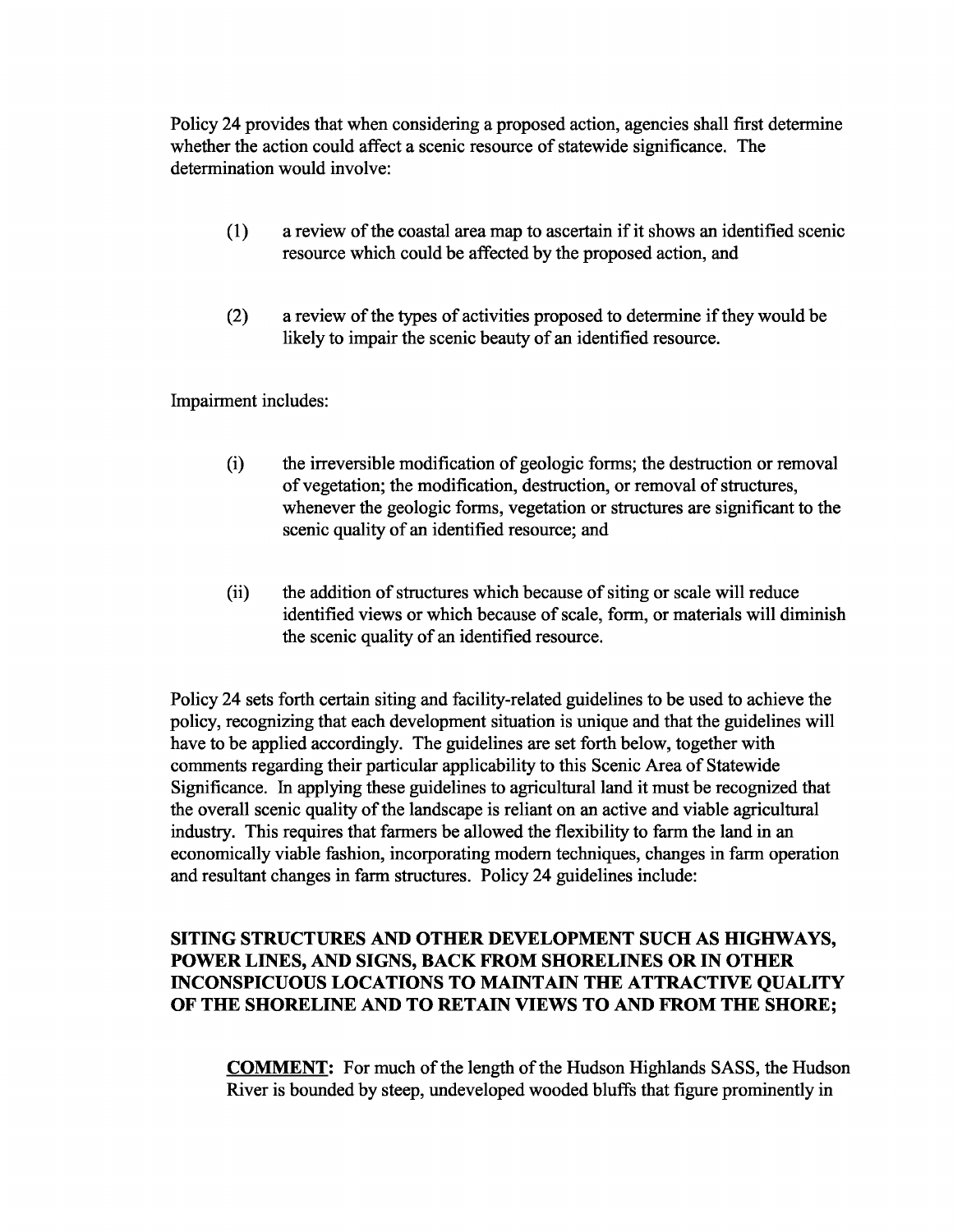views within the SASS, notably from and across the Hudson River. Siting of structures on the slopes or crests of these bluffs, on the immediate shoreline of the Hudson River or over the water surface of the Hudson River would introduce discordant elements into the landscape and impair the scenic quality of the SASS.

The siting of new residential development has the potential to threaten the future visual quality of the SASS. Areas which afford views, such as ridgelines, hilltops, and hillsides overlooking the Hudson River, are most attractive to new development, but also the most vulnerable to impairment from inappropriate development. The siting of residential development, structures and other discordant features such as large buildings, highways, power lines and signs on ridgelines, hilltops and exposed hillsides and in the direct viewshed of the Hudson River would introduce discordant elements into the landscape and impair the scenic quality of the SASS.

lona Island Marsh, Manitou Marsh and Constitution Marsh are particularly critical scenic components in the SASS. Activities that would subdivide the large undisturbed appearance of these areas into smaller fragments, introduce structures into the low-lying landscape and eliminate wetland or shallow areas through dredging, filling or bulkheading would result in a direct impact on the shoreline, changing the character of the relationship between the Hudson River and its shorelands, and impairing the scenic quality of the SASS.

### CLUSTERING OR ORIENTING STRUCTURES TO RETAIN VIEWS, SAVE OPEN SPACE AND PROVIDE VISUAL ORGANIZATION TO A DEVELOPMENT;

COMMENT: The Hudson Highlands SASS features a low intensity pattern of development that includes a large amount of functional open space. Historic estate houses punctuate the landscape of rolling upland pastures, landscaped estates and woodland. Recent poorly sited residential development has not respected the traditional patterns of development within the SASS and has disturbed the visual organization established through this traditional development pattern. Further expansion of new development into the open areas of the SASS would replace the varied vegetation types. The textures, colors, contrast and expansiveness of the natural landscape character and their interrelationship would be lost, impairing the scenic quality of the SASS. Failure to use topography, existing vegetation and the clustering of new development to blend new development into the landscape would impair the scenic quality of this SASS. Failure to continue the current pattern of preserved open space through the State Park network and respect the balance between formal recreation areas and wilderness would also impair the scenic quality of the SASS.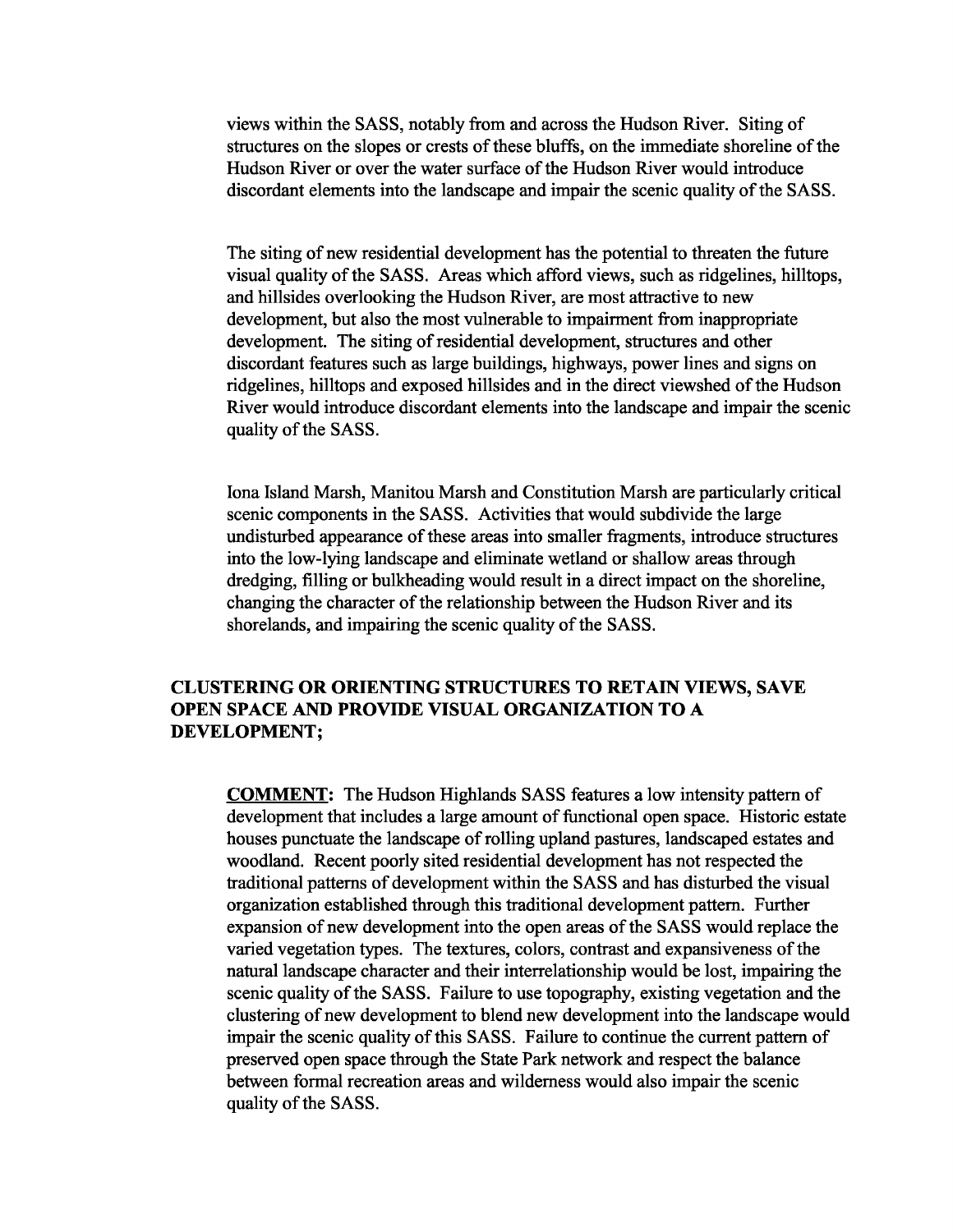### **INCORPORATING SOUND, EXISTING STRUCTURES (ESPECIALLY mSTORIC BUILDINGS) INTO THE OVERALL DEVELOPMENT SCHEME;**

**COMMENT:** The Hudson Highlands SASS is a unique natural and cultural landscape. The loss of historic structures would alter the cultural character of the landscape, remove focal points from views and diminish the level of contrast between the natural landscape and the cultural landscape, thus impairing the scenic quality of the SASS.

#### **REMOVING DETERIORATED AND/OR DEGRADING ELEMENTS;**

**COMMENT:** The Hudson Highlands SASS is generally free of discordant features, and structures are generally well maintained.

### **MAINTAINING OR RESTORING THE ORIGINAL LAND FORM, EXCEPT WHEN CHANGES SCREEN UNATTRACTIVE ELEMENTS AND/OR ADD APPROPRIATE INTEREST;**

**COMMENT:** The landform of the Hudson Highlands SASS is primarily in an undisturbed state and is the unifying factor in the SASS. The contrast in elevation and the juxtaposition of water and land contributes to the scenic quality of the SASS. The failure to maintain existing landforms and their interrelationships would reduce the unity and contrast of the SASS and impair its scenic quality.

## **MAINTAINING OR ADDING VEGETATION TO PROVIDE INTEREST, ENCOURAGE THE PRESENCE OF WILDLIFE, BLEND STRUCTURES INTO THE SITE, AND OBSCURE UNATTRACTIVE ELEMENTS, EXCEPT WHEN SELECTIVE CLEARING REMOVES UNSIGHTLY, DISEASED OR HAZARDOUS VEGETATION AND WHEN SELECTIVE CLEARING CREATES VIEWS OF COASTAL WATERS;**

**COMMENT:** The variety of vegetation and the unifying continuous vegetative cover of the Hudson Highlands SASS make a significant contribution to the scenic quality of the SASS. The tidal marshes of Iona Island Marsh, Manitou Marsh and Constitution Marsh, and pastures, woodlands, and landscaped estates provide variety, unity and contrast to the landscape. The wildlife supported by this vegetation adds ephemeral effects and increases the scenic quality of the SASS. Vegetation helps structures blend into the predominantly natural landscape and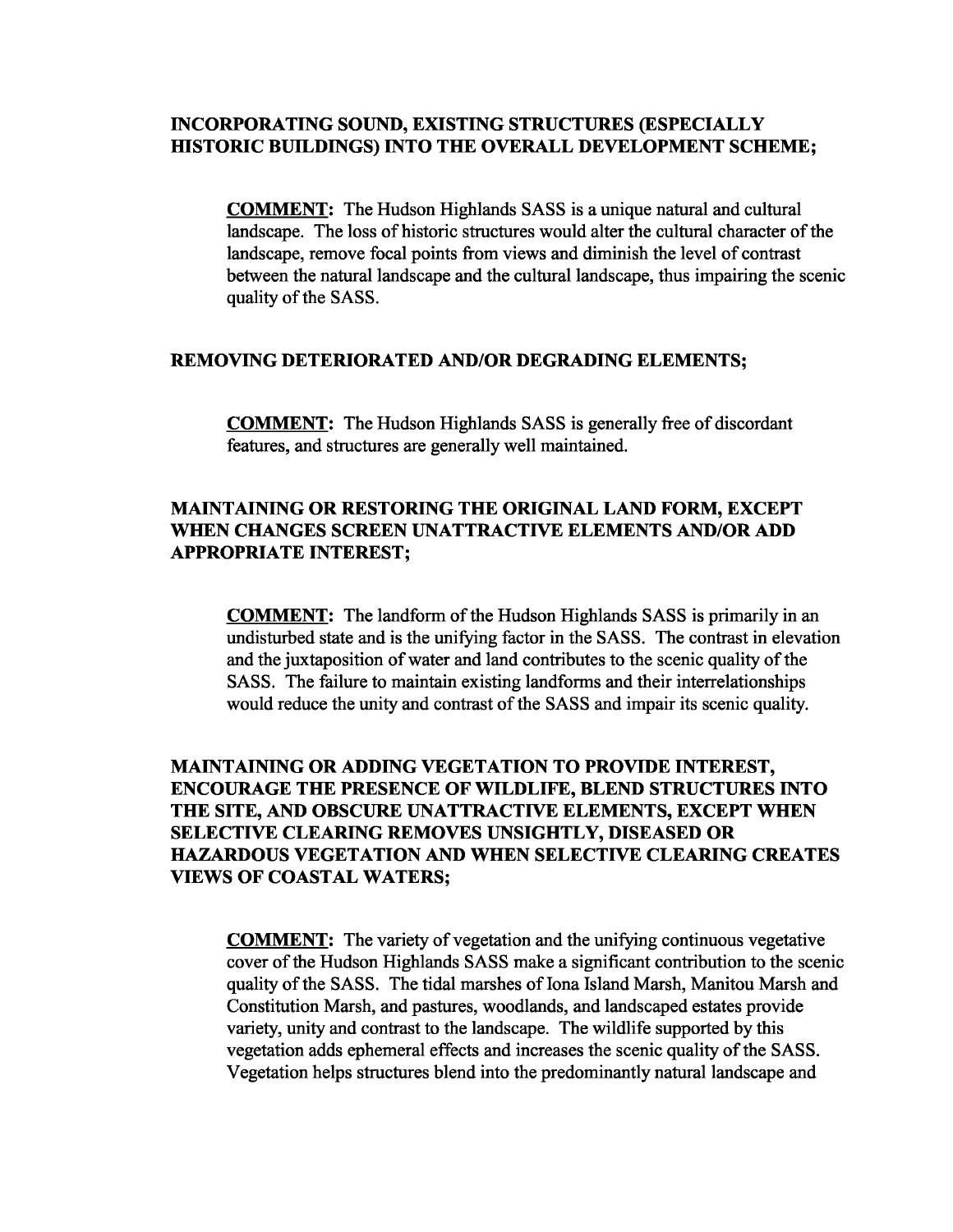plays a critical role in screening facilities and sites which would otherwise be discordant elements and impair the scenic quality of the SASS.

Clearcutting or removal of vegetation on the wooded bluffs along the Hudson River and in the upland areas would change the character of the river corridor and impair its scenic quality. lona Island Marsh, Manitou Marsh and Constitution Marsh are particularly critical scenic components in the SASS. Activities that would subdivide the large undisturbed appearance of these areas into smaller fragments, the introduction of structures into the low-lying landscape and the elimination of wetland or shallow areas through dredging, filling or bulkheading would result in a direct impact on the shoreline, changing the character of the relationship between the Hudson River and its shorelands and impairing the scenic quality of the SASS.

### USING APPROPRIATE MATERIALS, IN ADDITION TO VEGETATION, TO SCREEN UNATTRACTIVE ELEMENTS;

COMMENT: The Hudson Highlands SASS is generally free of discordant elements. The failure to blend new structures into the natural setting, both within the SASS boundaries and in the viewshed of the SASS, would impair the scenic quality of the SASS.

### USING APPROPRIATE SCALES, FORMS AND MATERIALS TO ENSURE THAT BUILDINGS AND OTHER STRUCTURES ARE COMPATIBLE WITH AND ADD INTEREST TO THE LANDSCAPE.

COMMENT: The existing structures located within the Hudson Highlands SASS generally are compatible with and add interest to the landscape because they are of a scale, design and materials that are compatible with the predominantly natural landscape. New development or alterations to existing structures can also be designed to complement the scenic quality of the SASS through use of a scale, form, color and materials which are compatible with the existing land use and architectural styles of the area and can be absorbed into the landscape composition. Failure to construct new buildings which are compatible with the cultural fabric of the SASS as represented in these historic structures would impair the scenic quality of the SASS.

Failure to use appropriate scale, form, and materials to ensure that new development is compatible with the surrounding landscape and does not distract from the landscape composition of a designated area would impair the scenic quality of the SASS. In addition, failure to mitigate the effects associated with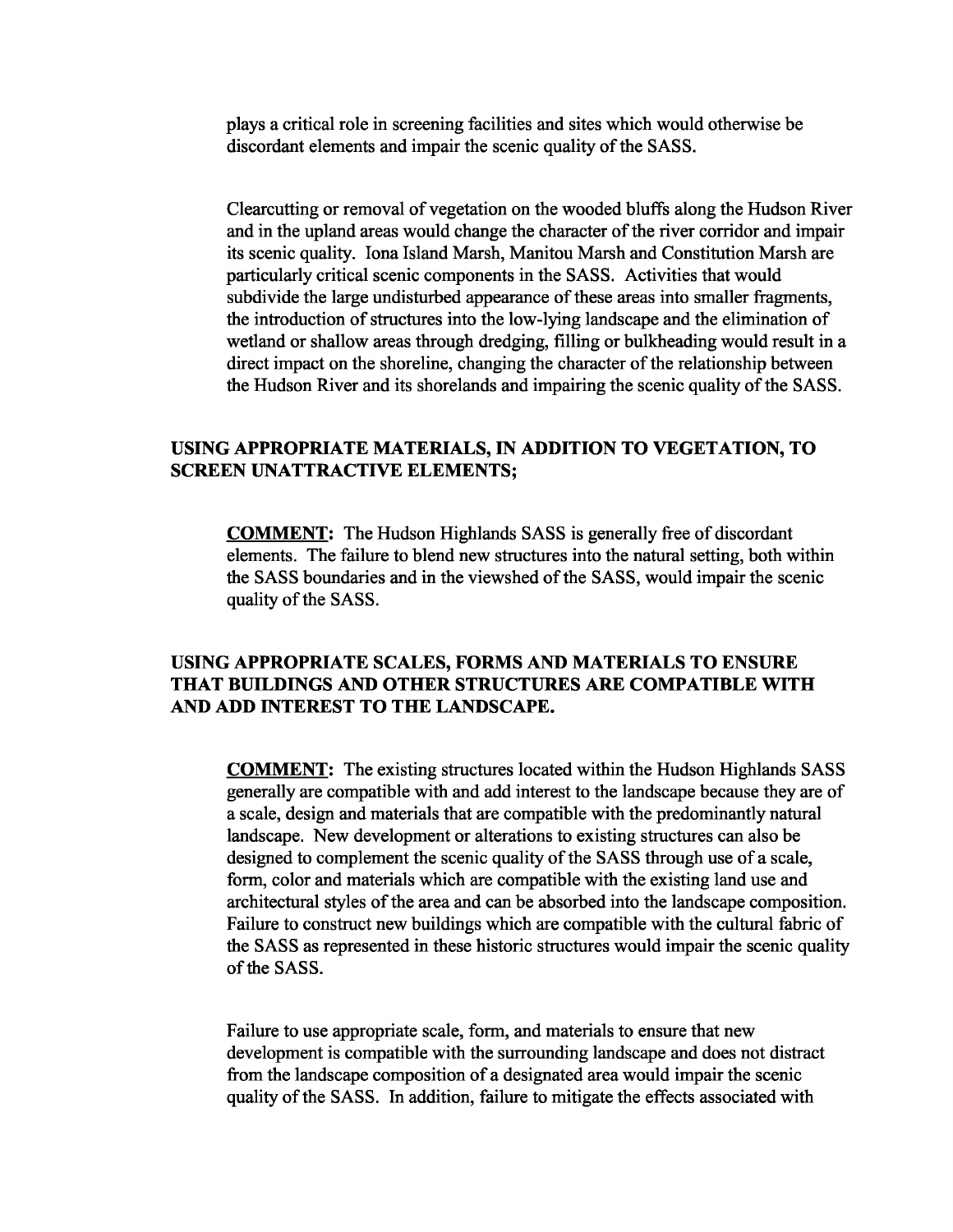development such as lighting, horizontal or vertical interruption of form, incongruous colors, or plume discharge would impair the quality of the landscape and the scenic quality of the SASS.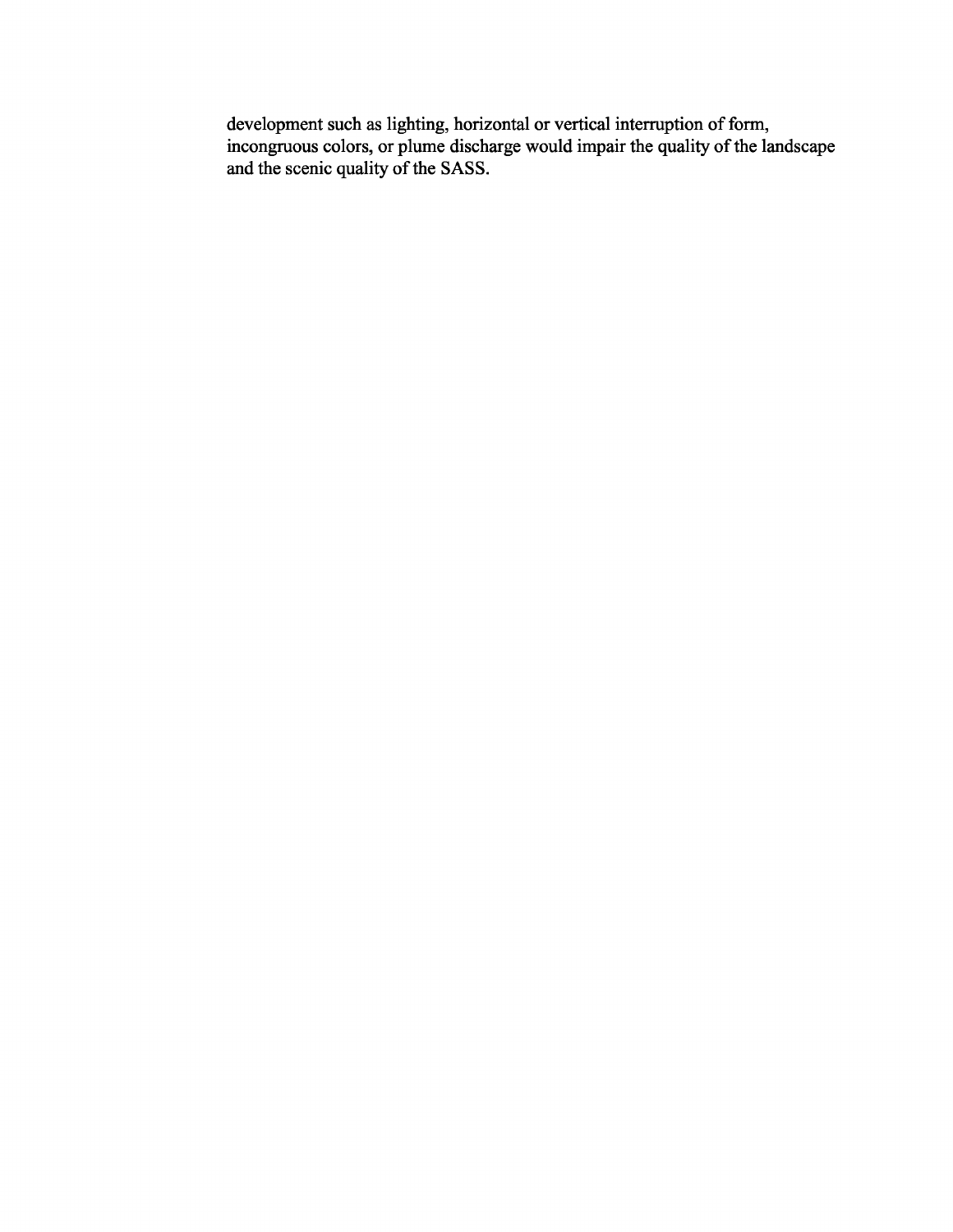## **HUDSON HIGHLANDS SCENIC AREA OF STATEWIDE SIGNIFICANCE**

## **HH-14 Jones Point Subunit**

### I. Location

The Jones Point subunit is located on the west bank of the Hudson River at the base of Dunderberg Mountain. The western boundary of the subunit runs inland from Jones Point along the base of Dunderberg Mountain to NY Route 9W, which it follows to its intersection with the coastal area boundary at the southern boundary of the Bear Mountain State Park. The subunit extends across the Hudson River to the mean high tide line on the eastern shorelands of the Hudson River. It extends south approximately 1.5 miles from Jones Point along the Hudson River and averages 500 feet wide. It is located in the Town of Stony Point, Rockland County and the City of Peekskill, Town of Cortlandt and Village of Buchanan, Westchester County. Consult the Hudson Highlands SASS map sheet number 6 for subunit boundaries.

### II. Scenic Components

### A. Physical Character

This subunit is composed of a narrow, gently rising bank of the Hudson River to the south of Jones Point, adjacent to the steep wooded hillside of Dunderberg Mountain. The Hudson River adjacent to the subunit is nearly one mile wide, although it appears more narrow, pinched by adjoining subunits into the glacially formed fjord of the Hudson Highlands. Mature mixed woodlands are interspersed with landscaped clearings along the banks of the Hudson River.

### B. Cultural Character

Jones Point is a landmark on the Hudson River and, along with Dunderberg Mountain, forms part of the southern gateway to the Hudson Highlands. The Conrail railroad tracks, Liberty Drive, and NY Route 9W run the length of the narrow subunit. It contains a small settlement whose roots go back to the site of an early ferry crossing to Peekskill, the settlement originally being known as Caldwell's Landing. The scattered housing is served by Liberty Drive, named after the "Liberty Ships", cargo vessels used to supply troops in the European conflict during WorId War II. These ships were anchored offshore for many years after the war. A monument to the Liberty Ships is located on Route 9W at a point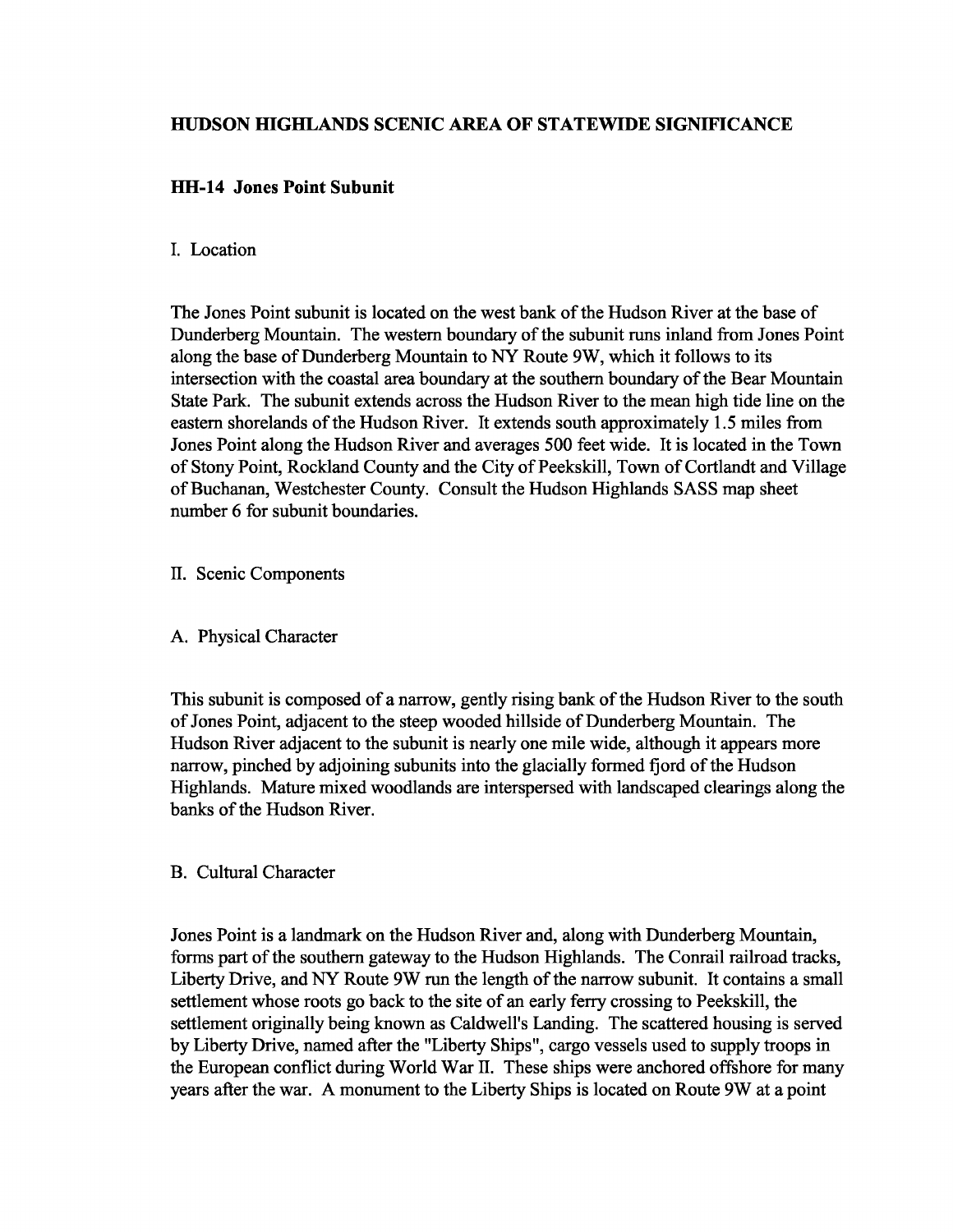where the broad expanse of the Hudson River which hosted the moored vessels provides a backdrop for the monument. The picturesque House of Prayer Church is situated on Liberty Drive. Extensive industrial development to the south and east of the subunit, including the Indian Point nuclear plant across the Hudson River, is a discordant feature and detracts significantly from the high scenic quality surrounding the subunit.

### C. Views

Views from the subunit are contained by the bends in the Hudson River and are directed across the river to the City of Peekskill and the villages of Buchanan and Verplanck. The incongruent structures of industrial development on the eastern shorelands of the Hudson River dominate the views from the subunit, providing negative focal points. Views from the Hudson River are of the scattered residential development set in landscaped clearings on the low, wooded plateau below the rounded, wooded peak of Dunderberg Mountain.

### III. Uniqueness

The Jones Point subunit is part of Dunderberg Mountain, a unique landform that creates a sharp bend in the Hudson River.

### IV. Public Accessibility

The pattern of land ownership in the small Jones Point subunit limits public accessibility. It has high visual accessibility from the Hudson River, from settlements on the eastern shorelands and from the passenger trains that run along the eastern banks of the Hudson River.

### V. Public Recognition

The Jones Point subunit receives positive public recognition as part of the southern gateway to the Highlands and is a landmark for travellers on the Hudson.

### VI. Reason for Inclusion

The Jones Point subunit is included in the Hudson Highlands SASS because it has a variety of positive scenic components, including the broad expanse of the Hudson River, the unique landform of Jones Point, and the picturesque settlement of Liberty Drive with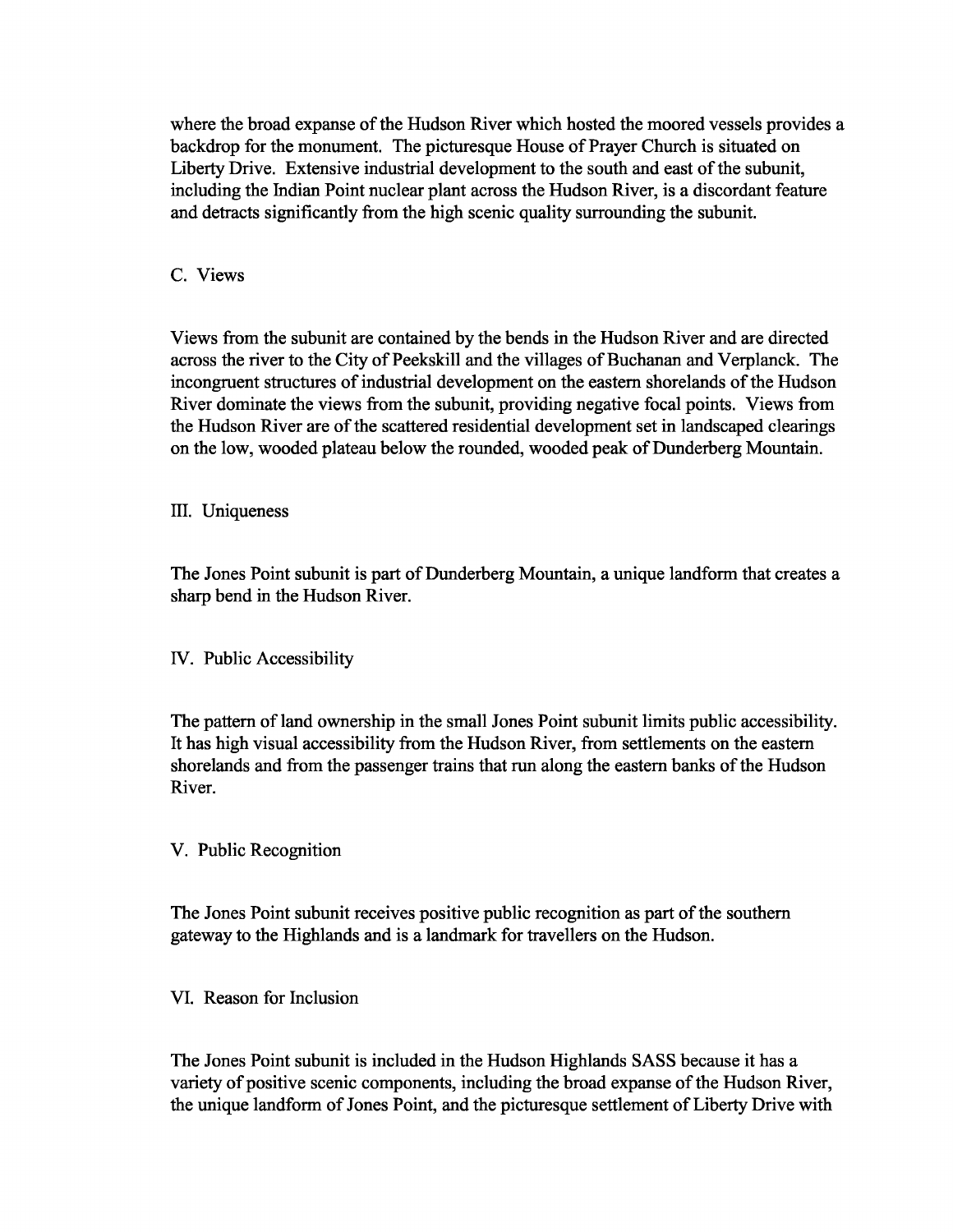the House of Prayer Church. The broad Hudson River contrasts with the narrow lowland banks. The subunit is highly visible from local roads, the Hudson River and from the eastern shorelands of the Hudson River. It is recognized as part of the southern gateway to the Hudson Highlands, and Jones Point creates a dramatic bend in the Hudson River, a landmark for travellers.